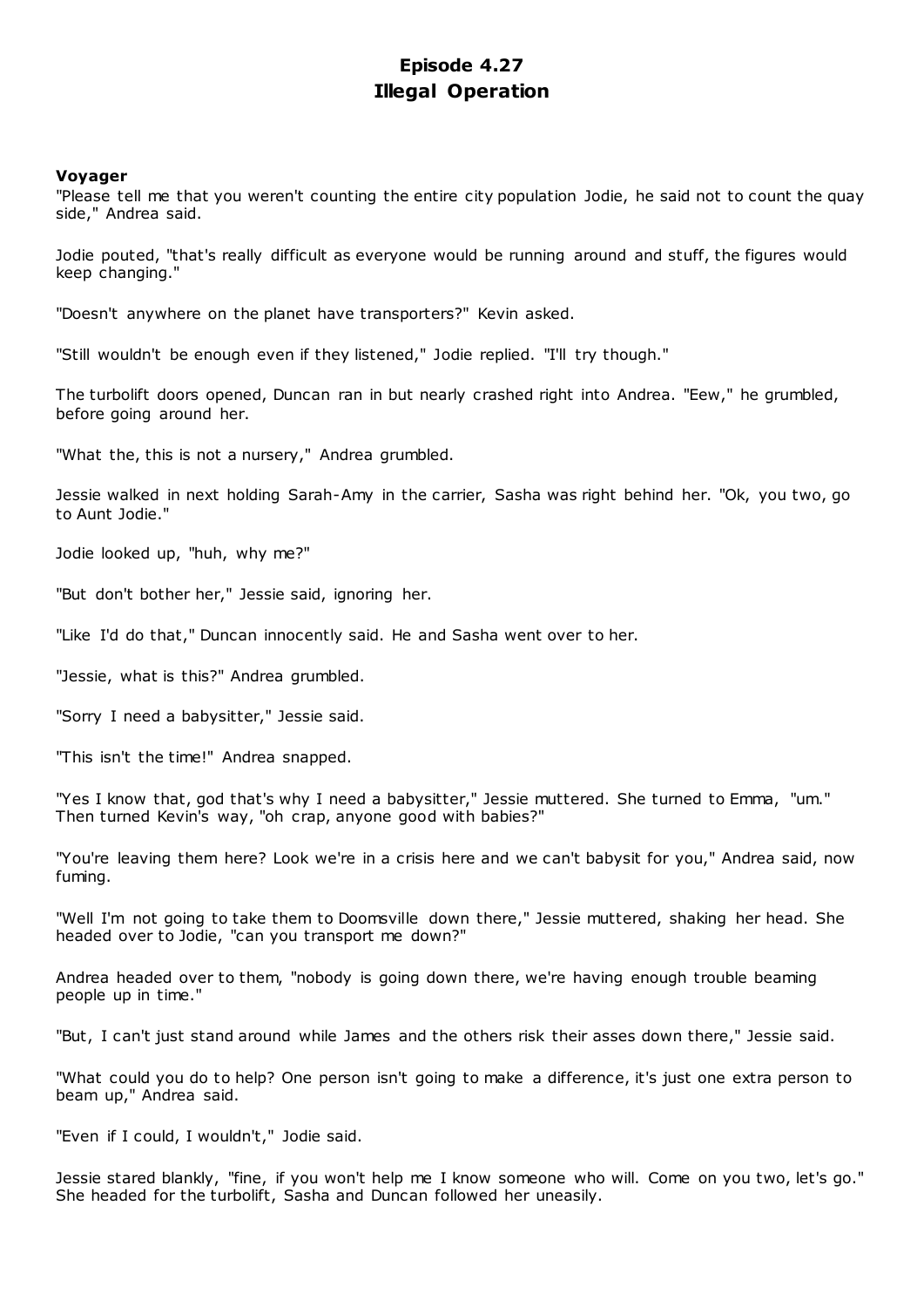Andrea stared after her, she waited until the doors closed. "Just in case, shut down all of the shuttles," she whispered.

Jodie stared blankly at her, "I don't know how to do that."

Kevin looked up from his station and turned around, "oh oh, shuttles. We can evacuate people using them. At least then Jessie might not get aboard, they'll be too full."

"Unless she gets there first," Jodie commented.

Andrea sighed, "why didn't I think of that. Tell the Enterprise and Leda."

"Why don't you want her to use a shuttle anyway?" Emma asked.

Everyone turned to stare at her. "Last time she flew one, she flew through several buildings," Andrea replied.

"Oh," Emma laughed nervously. "Cool."

## **Newcastle:**

Ylara was standing by the river side, next to a silver metal bridge. Lots of people were rushing passed her to get over it. Some stupid ones jumped in the river.

She rolled her eyes, "ugh, that's the last place you want to be." She turned around, "hey, go over the bridge!" Turning back to where she was facing before she noticed several people going across the bridge next to the green one. "What is wrong with these people?" she groaned.

A few people stopped nearby, including some kids. "What are we doing, the game is way over there," one said.

"I dunno, some girl was telling everyone to go to Gateshead," another one replied.

Ylara sighed, "you can stay if you want, only if you want buildings to collapse on you or to drown in the river."

Everyone in the group stared at her, most shaking slightly. "Ok let's go," one stuttered. They continued on.

"Wow, you do care," a familiar voice said nearby.

Ylara turned to the source, Daniel was standing out of the way of the swarm nearby her. "I saw it ok, it's not pretty you know," she muttered.

"I know, I'm not mocking you. I was just surprised that's all," Daniel said.

"What are you doing here?" Ylara asked.

"I transported down a while ago. Craig wanted to beam down to 'hunt you down', thought I'd better stop him," Daniel replied.

"Did you kill him?" Ylara asked, raising an eyebrow.

"God, I want to. Lying sod," Daniel muttered. He looked around, "I figured he'd find you."

Ylara stared right behind him, "he has."

Daniel turned around, he groaned, "great timing."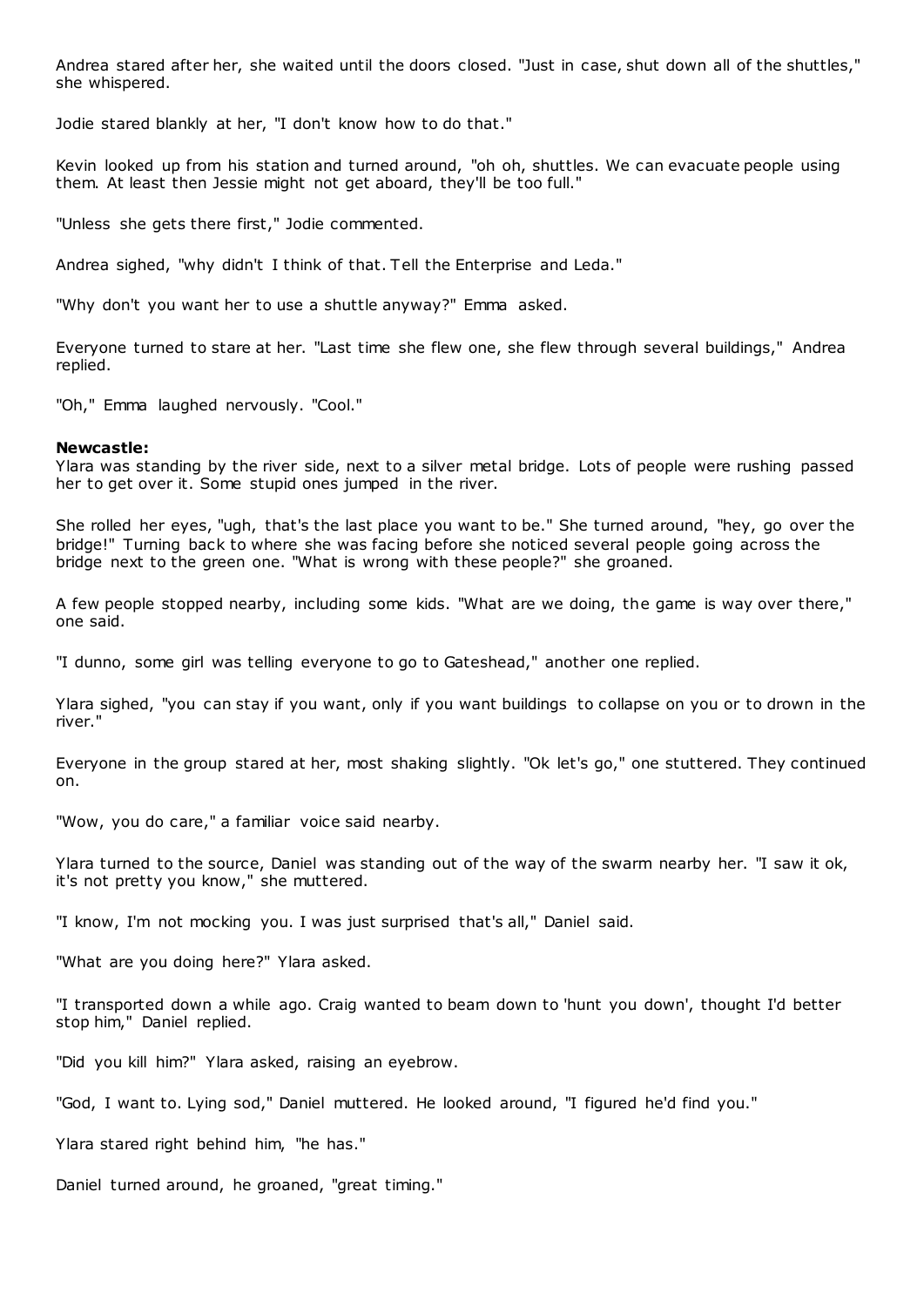Craig made his way over to them from behind Daniel. "Daniel, let me guess, she looks like her, so it's good enough?"

"No you moron. Don't you know what's going on?" Daniel muttered.

"Yeah, so you can hopelessly try to kill me later, ok," Ylara said.

"That's what I had in mind, but you are standing next to a river," Craig muttered.

"Please, I can swim," Ylara rolled her eyes. "Plus I doubt you're strong enough to do that."

#### **Meanwhile, on the other side of the game:**

Zare was still standing beside the game, directing people going down the hill. James rushed over to her, "how is it going?"

She stared at him, "you're not in the game? Sandi's on her own?"

"Yeah, I had to get someone out of the way at the last minute," James replied.

"It's going fine, but the amount of people coming out of city hasn't gone down," Zare said. "Tell me, is this the only way out of the city?"

"No, but the city is huge," James said.

Zare shrugged, "I dunno, a lot of people are leaving here, and running passed the game. Everyone's either stupid, paranoid or decided to go shopping today."

"This place does attract a lot of tourists. A lot of cities do," James said.

Zare sighed, "we should go further into the city, I've got a bad feeling about this."

James looked towards the game, he turned back to her, "I told Voyager to evacuate everyone, they listened."

"Good, but I'm still hoping that Sandi will be able to win it," Zare said.

## **Meanwhile, back at the Quay Side:**

Ylara rolled her eyes, "men." She walked away from the two, who were arguing again.

"It's sick that you'd even say something like that, even if she wasn't dead," Daniel muttered.

"Give it a rest Daniel, obviously the better man won in the end," Craig grumbled.

"Yeah I know that," Daniel said, turning away from him.

Ylara turned back around, "ok this'll make you hate me more but it has to be said. Get over it, she's dead ok!" Daniel and Craig turned to her, not looking anymore happier than before. "I think personally that you're both losers, I don't know what she saw in you guys. Daniel hasn't threatened me several times, I'll give him that though."

"Cos he doesn't care," Craig grumbled. He walked over to stand right in front of her, "and you, you didn't know her and you don't know us. So from now on, keep your nosey little self out of our business."

"Game over," the usual voice said.

"Do you know what that means?" Ylara asked.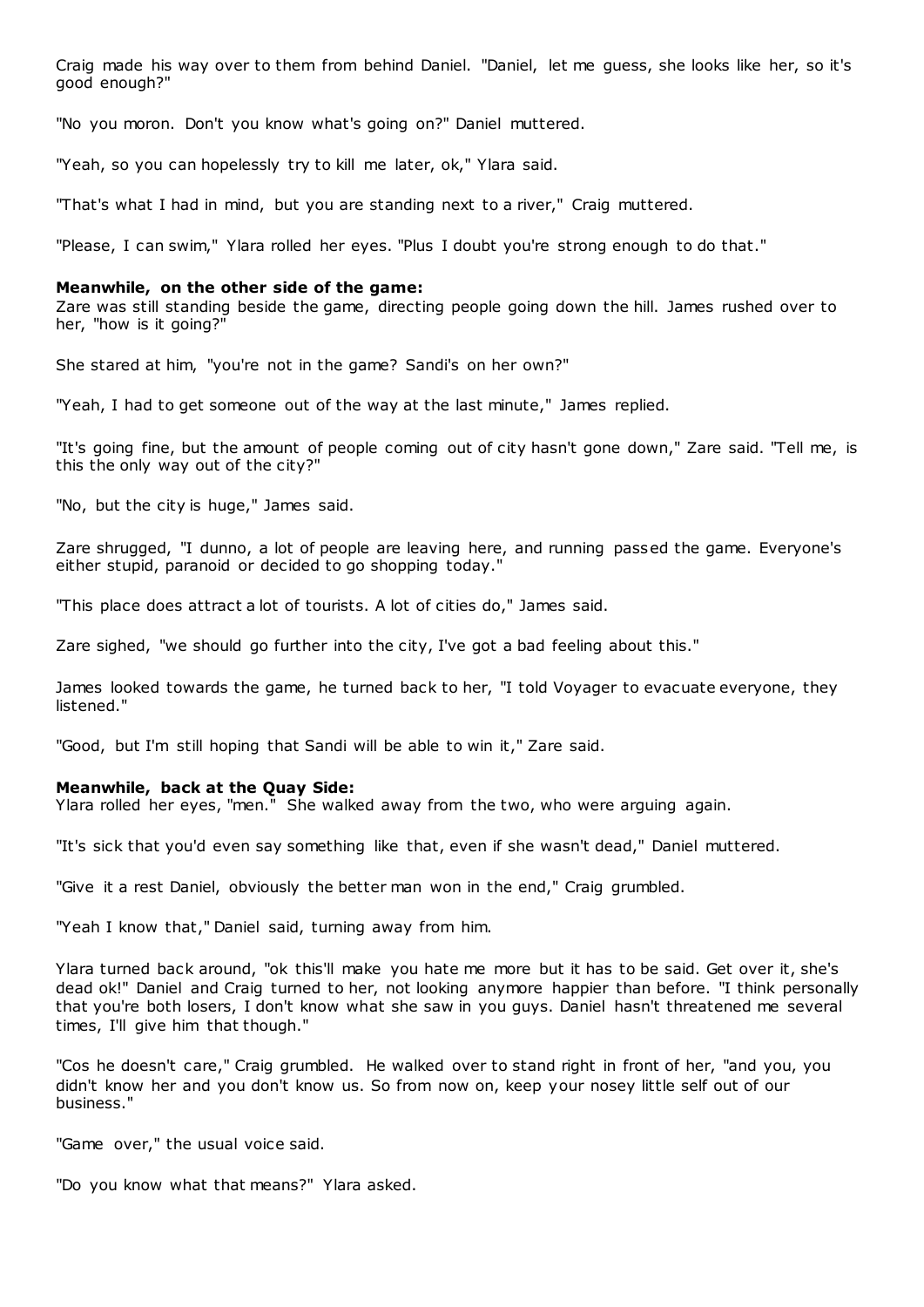Craig and Daniel just stared at nothing in particular, turning paler by the second. Everyone running or walking passed picked up speed.

# **Meanwhile:**

Zare and James glanced over their shoulders towards the game. People near them were screaming, running in the opposite direction to the game.

"It only said game over, maybe," Zare stuttered.

"User wins," the voice said.

"Maybe we're toast," Zare finished.

"Maybe we're gone," James muttered. He took a hold of her arm and pulled her away.

## **The Enterprise, bridge:**

"It's finished," Triah said.

Tom and Angela took a step closer to her. "Well?" Tom questioned nervously.

Triah glanced back at them, "um, just pray to god that James was wrong."

## **Newcastle:**

"What, what happens now?" Craig stuttered.

"Why should I tell you, you don't like me," Ylara muttered.

"Guys, we've got to get out of here," Daniel butted in, eyeing the game. Ylara and Craig glanced back at it. It started to raise from its landing spot, the ground started shaking violently. A lot of people were thrown to the ground, or onto nearby people.

"You really want to know?" Ylara snapped at Craig.

He stared at her, "I didn't ask for fun, did I!?"

The shaking finally ceased as the game finally got into the air. All that was left was a huge crater. Several buildings that only got half of the game started crumbling away. Two of the bridges started creaking loudly.

"What's that?" Daniel asked.

Ylara backed off a step, "the supports were mostly in the game itself. The remaining supports on this side can't take the weight."

"But it will right?" Daniel asked.

"No, we'd better go before it gives away, preferably before the buildings collapse next to us," Ylara muttered.

"But we're a good hundred metres away, they can't," Craig said.

The buildings next to the site collapsed, most of the rubble crashed into the neighbouring buildings. The ground started shaking again as a result, more buildings started to collapse. A few people going over the bridge stumbled to the side and fell over the side. Several people running to the bridge did the same. Craig stumbled into Ylara, knocking her over, Daniel just fell onto his butt.

Ylara shook it off, she then noticed Craig was lying on her looking a bit dazed. She pulled a face and pushed him away. She quickly got back onto her feet, "oh god."

"Ow my ass," Daniel grumbled as he got up too.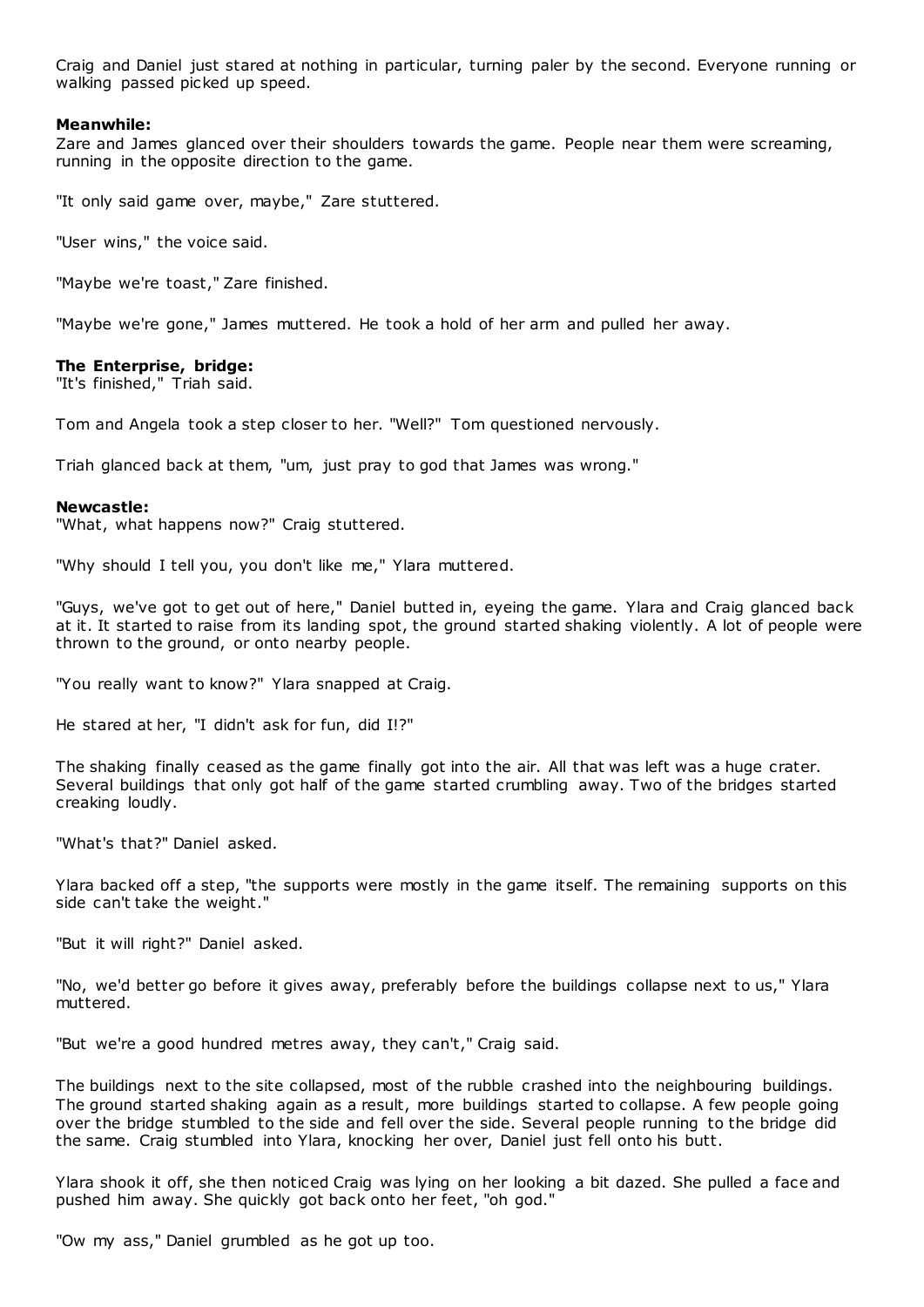Ylara ignored him, she climbed onto the metal barriers and jumped into the river. He stared after her, eyes widening. Craig quickly got onto his feet, he ran to the edge. "No Le... crap."

Daniel rushed to his side, "it's not Lena."

"I know, but I'll never get her back if..." Craig stuttered. He climbed onto the barriers, he dived in after her.

"First time I've ever agreed with you," Daniel said. He did the same.

#### **Voyager:**

Jessie and the kids were once again nearby Jodie, who was not happy at all.

"Why can't I go down? I'm just one little person," Jessie asked.

"Jess, sorry to interrupt but," Jodie muttered. She turned around, "Duncan, get away from that part of the station."

Duncan turned around, "what, I'm just trying to do my job early."

"With the replicator systems!?" Jodie snapped.

"Yeah," Duncan said with a pout. "Games don't like them." He walked away.

Jessie meanwhile had walked over to tactical, "well?"

"Jessie, the shuttles needed as many medical people as possible in them and the transporters were a no go. We could have beamed you right in the path of the shockwave," Andrea replied.

Jessie groaned, "well anything is better than watching somebody play Tetris on the viewscreen."

Emma glanced at her, "that's not what I'm doing." She quickly fiddled with the station, the viewscreen changed to space view. "I'm fighting the games."

"I've never known Tetris to destroy a city," Kevin commented.

"Obviously no one told you about that Derby place," Andrea sighed.

Jessie stared blankly, "you mean they used Tetris in a game, how lame."

"No, Tetris was a craze during 2372... obviously a maintenance team weren't paying attention," Andrea said. Everyone groaned.

#### **Meanwhile:**

James and Zare were running against the crowds of people running down one of the streets.

Zare stopped, "ok people stop, the buildings are collapsing, this way!"

James stopped and turned around, "Zare!" He pointed down another street, everyone were going that way instead of the way they came.

"Oh," Zare sighed. She got pushed to the ground by the swarm.

James quickly got to the side, he got pushed into a wall. He tried to shake it off, "people, stick together." He moved along the wall, "Zare?"

Zare tried to get up but she had fallen over amongst the swarm, and people kept knocking her over. One or two people noticed her, they tried to help her up. "Thanks," she said, quickly going to the side where James was. "Are you sure that's the right street?"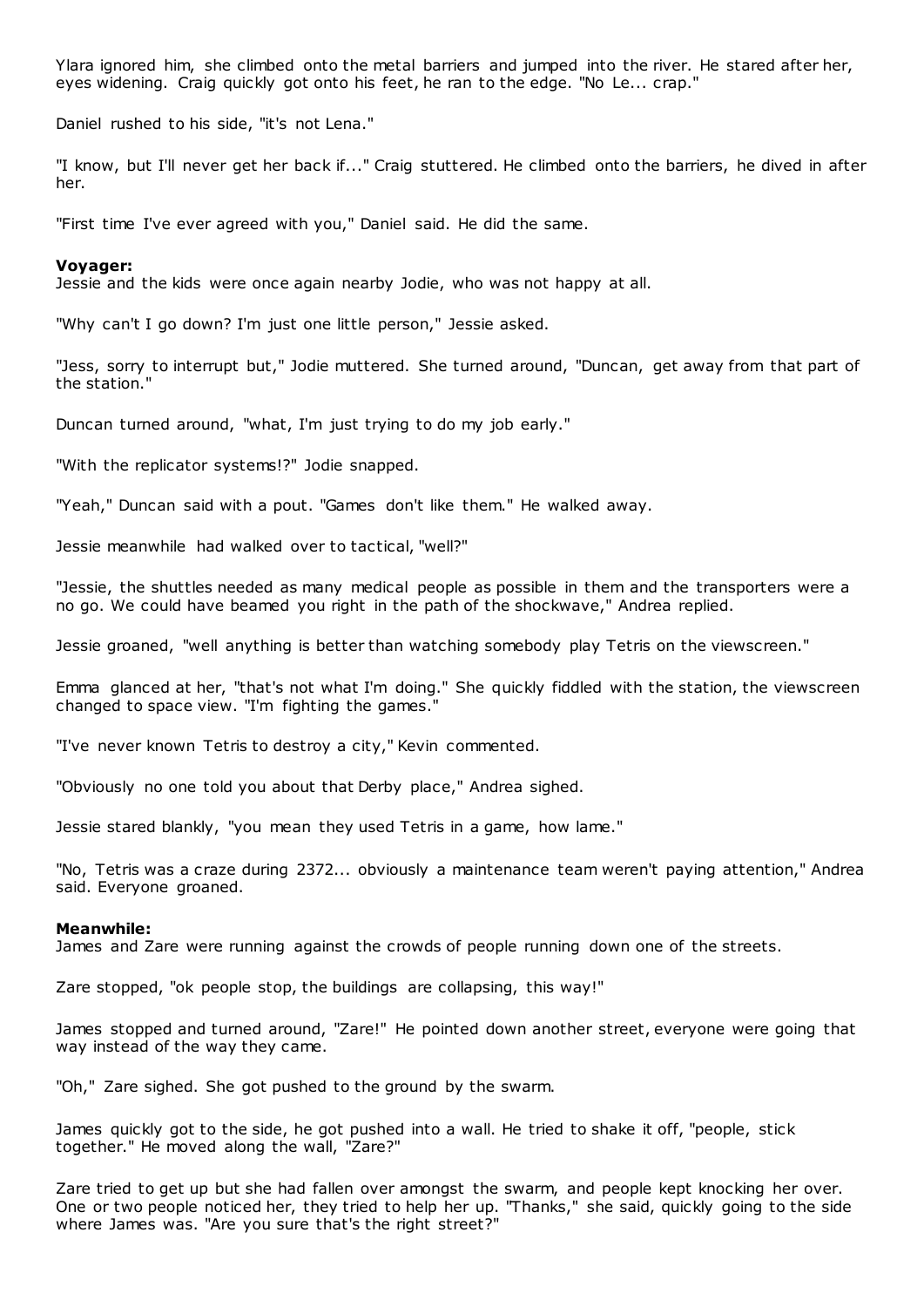"Yeah that leads to the outer city, at the very least it'll give them more time to get out," James replied.

"Doesn't anybody know how to use shuttles," Zare muttered, placing her hand gently on the new bruise on her forehead.

"Not everyone has one though," James said. They both heard the distant rumbling sound coming closer. "Zare, you go with them."

Zare stared at him, "no no, you're not doing that. The more the better right."

"I doubt many people are left behind now that there's been warnings, earth quakes and the game warnings," James said.

"Why you though?" Zare snapped.

About a hundred metres in the distance, a few more buildings fell to the ground.

"Want to talk about this?" James asked.

Zare groaned, "fine, but don't blame me if you get killed." She rejoined the swarm of people.

## **The Quayside:**

Ylara resurfaced holding a young teen with one arm, she tried to swim back to the other side. She looked up at the ground, which was two metres higher than the river. "Crap."

Craig got over to her, "there's a ladder over there." He tried to point towards the silver bridge.

Ylara moved over and handed him the boy, "you take him then."

"But," Craig muttered. Ylara swam off before he could finish. He used his other arm to swim towards the ladder nearby. Several people climbed onto the side via other ladders. Craig let the boy climb up first, he kept a hold of the ladder and scanned for Ylara.

Daniel joined him holding a little girl, "Craig, you're blocking the ladder."

Craig took her away from him, "um, can somebody get this one?" A woman standing nearby knelt down to pick her up.

"Didn't they say that the quay side on this side is dangerous too?" Daniel asked.

Craig nodded, "flooding, that's what she said."

"Well unless it rains for a few weeks, I don't think so," Daniel muttered. He quickly grabbed a hold of the other side of the ladder.

"Everyone's out, where is she?" Craig muttered, still scanning for Ylara.

Daniel's eyes widened, "she, she's not out?" He started scanning around too. They both jumped as the creaking from the green bridge got louder.

Craig looked up at it, "um, oh god."

Ylara resurfaced about a hundred metres away, holding somebody who was unconscious. She was only a couple of metres away from the bridge itself.

"The bridge, it's going to go," Craig stuttered. He let go of the ladder, and swam in her direction.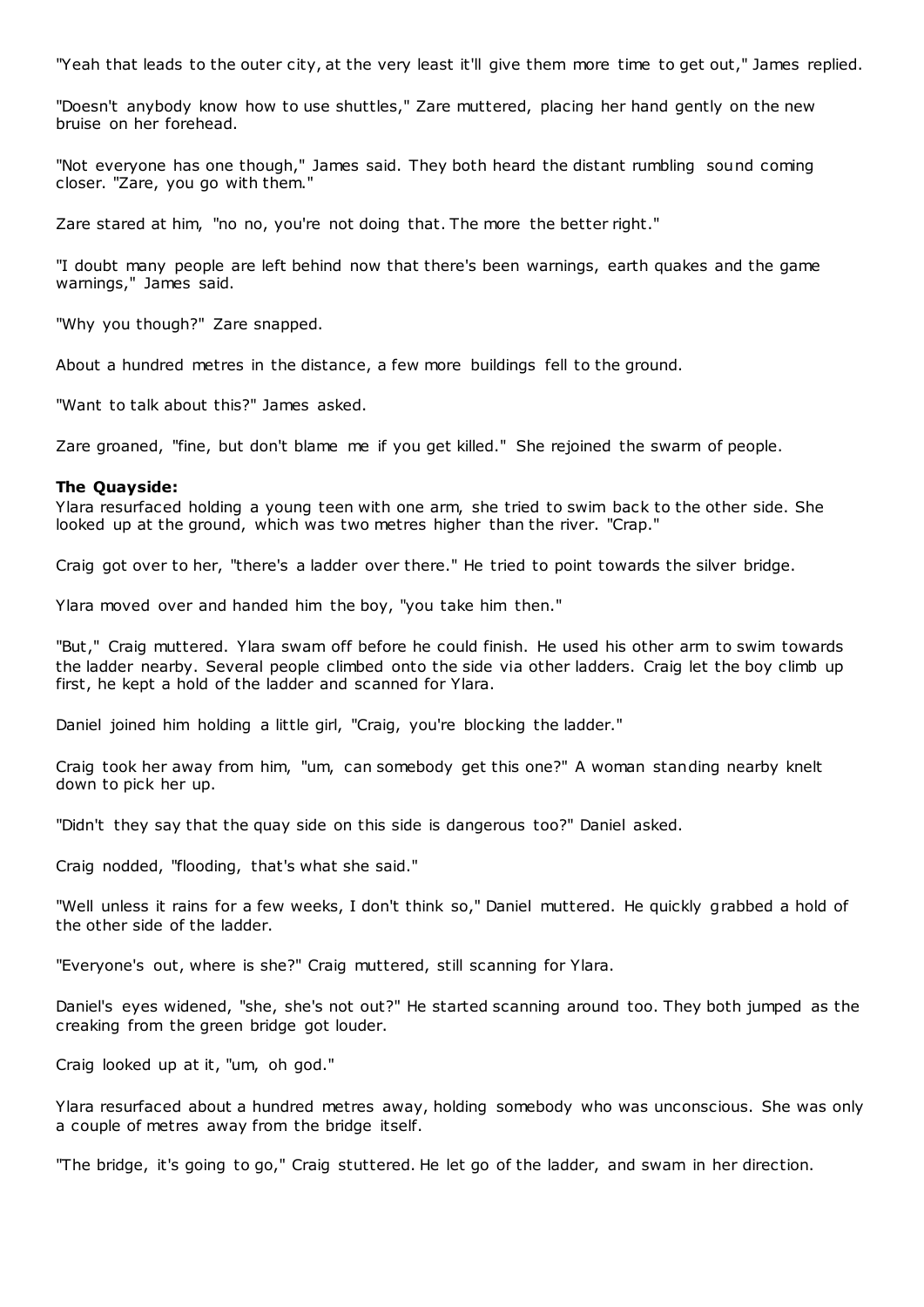Daniel turned his head to look. One half of the bridge had broken away mostly, it was still attached by one weak bit of metal. The remaining support was not in any better condition either. "That's one tough bridge," he muttered. On cue, the broken part broke away. "Oh god. Ylara, Craig!"

Ylara looked up, her eyes widened in shock, "oh, not good." Craig got over to her.

"Underwater now," he said. He went under, pulling the other two with him.

Daniel was about to leave the ladder but he hesitated, "ok everyone, go up, the side is going to flood!" Everyone ran up the steps as fast as they could, some people were still going across the bridge. The broken part of the bridge fell into the water, causing a massive tidal wave. Daniel quickly pulled himself to the surface, he followed everyone else, not looking sure about it.

The wave took over both city's quay side's, smashed into the silver bridge and crashed into the buildings nearby. The Newcastle side buildings were already collapsing before the wave so they weren't affected as much. It quickly settled down, but the river had still flooded the sides.

Daniel rushed back the way he came, he scanned the river. "Come on, where are you guys?" Several people were trying to swim to the sides, but none of them were Craig or Ylara.

He waited a few seconds, "fine." He jumped down into the shallow side of the river. He was about to go into the deep end when a few people resurfaced nearby, startling him. "Oh thank god, are you guys ok?"

Ylara moved her hair out of her face, "no." She turned to Craig, "he needs help."

Craig was too busy coughing water, he eventually stopped. "So do I, I think I swallowed the river." He continued coughing.

Daniel sighed, "there's some shuttles near that stadium, we should hitch a ride on one."

Ylara stood up quickly, "no, isn't there two Slayers still in the city?"

Daniel looked uncomfortable, "yes but, the bridge isn't useable now." He pointed at the silver one, only a few metres of it on each sides were still there.

"That's ok," Ylara said. She jumped back into the water.

Craig groaned, "god, in a way she is just like Lena."

Daniel nodded, "yeah, you'd think we'd be used to it."

## **The Leda:**

"It's stopped," Noah said from opps.

Harry sighed in relief, "is it too early to ask for a damage report?"

## **Enterprise:**

"Pretty much yeah," Triah replied.

Tom sat down in his chair, "is it as bad as Manchester, can you tell me that?"

"Let me check," Triah said. She keyed in some commands. A small bang distracted her, "oh, hang on a sec ." She knelt down next to Scott, who was in his pram giggling. He had milk all over him, and the bottle was lying leaking all over the floor. "This may take a while," she stuttered, pulling out a hanky.

Angela groaned, she walked closer and leaned over the station. "Hmm, it's not as bad. Let's just hope we don't get another game like Manchester did."

"But still bad?" Tom questioned.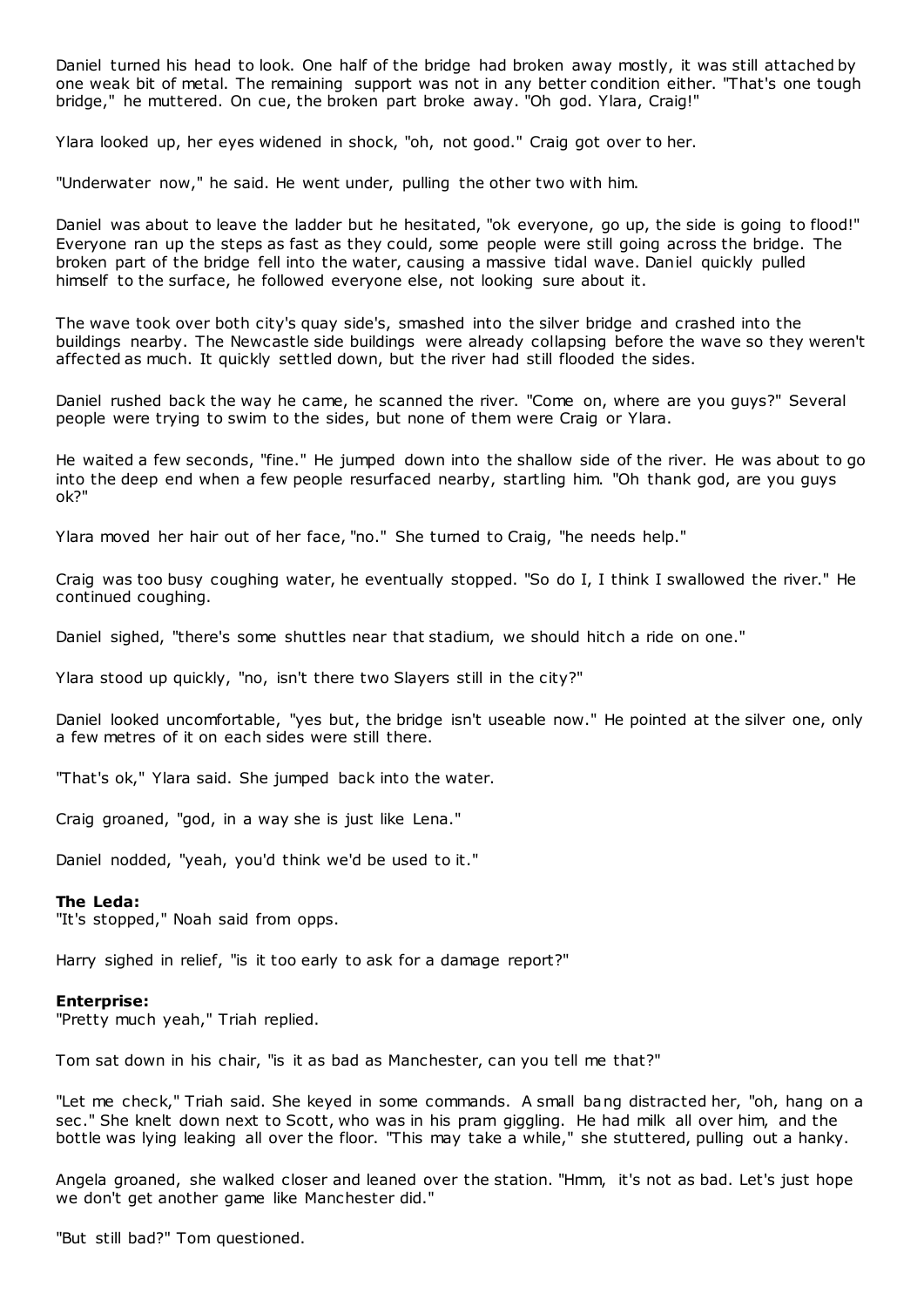Angela glanced back with an annoyed expression on her face, "hey, I'm the one in charge, not you."

Tom shrugged, "sorry, just wondering."

"Of course it's bad," Angela muttered. She keyed in a few commands, "ok damage report is in. Sixty percent of the city has collapsed, including one of the main bridges. This caused flooding on the river banks, and a few buildings on the Gateshead side were damaged as a result."

"That's not as bad as Manchester?" Bryan stuttered, glancing at her.

Angela stood back up fully, "we've got an estimated death toll of about two hundred."

"But, we beamed people out and everyone else left on their own, right?" Bryan asked.

"They tried to, Bryan," Angela muttered. "Some didn't make it in time. They either drowned in the river flooding or when a building collapsed no doubt."

#### **Leda:**

"I told you, you weren't going to like it," Noah said.

"Gee that sucks," Naomi said with a pout on her face.

"Oh I know, all those poor clothes and shoes," Harry sarcastically said, pacing the bridge.

Naomi turned her chair around, "hey, I'm not shallow."

Lilly rolled her eyes, "people, it could have been a lot worse."

"Correct me if I'm wrong, but that was a lot of destruction in ten minutes," Lee muttered from tactical.

"Yes but if it wasn't for the anti shockwave work on all major cities project, that city would just be a hole in the ground," Harry said.

Naomi shook her head, "anti shockwave my ass. Sixty percent's a lot of a city right?"

"Yeah it is, it's a big city. It couldn't spread further as the rest of the city isn't as cramped together," Noah said.

"Have we got a casualty report?" Harry asked.

"No, we won't get an official one until we know how many got out, etc ," Noah replied.

Harry sighed, "fine."

# **An hour or so later:**

*Lieutenant Paris' Log Stardate um... the Solar System's star, yes that'll do.*

*"Oh give me a break, the log joke wasn't funny and it never will be," Andrea muttered.*

*Ahem. The senior staff on the fleet and several Earth based ex crewmembers have gathered together for a meeting. The casualties and damage in Newcastle could have been so much worse, but it's still worth discussing according to Andrea. Speaking of, I never try to make a joke about the stardates.*

*"And that's better? You sounded like a right prat as it didn't make sense," Andrea muttered.*

*All right, leave me alone. End log.*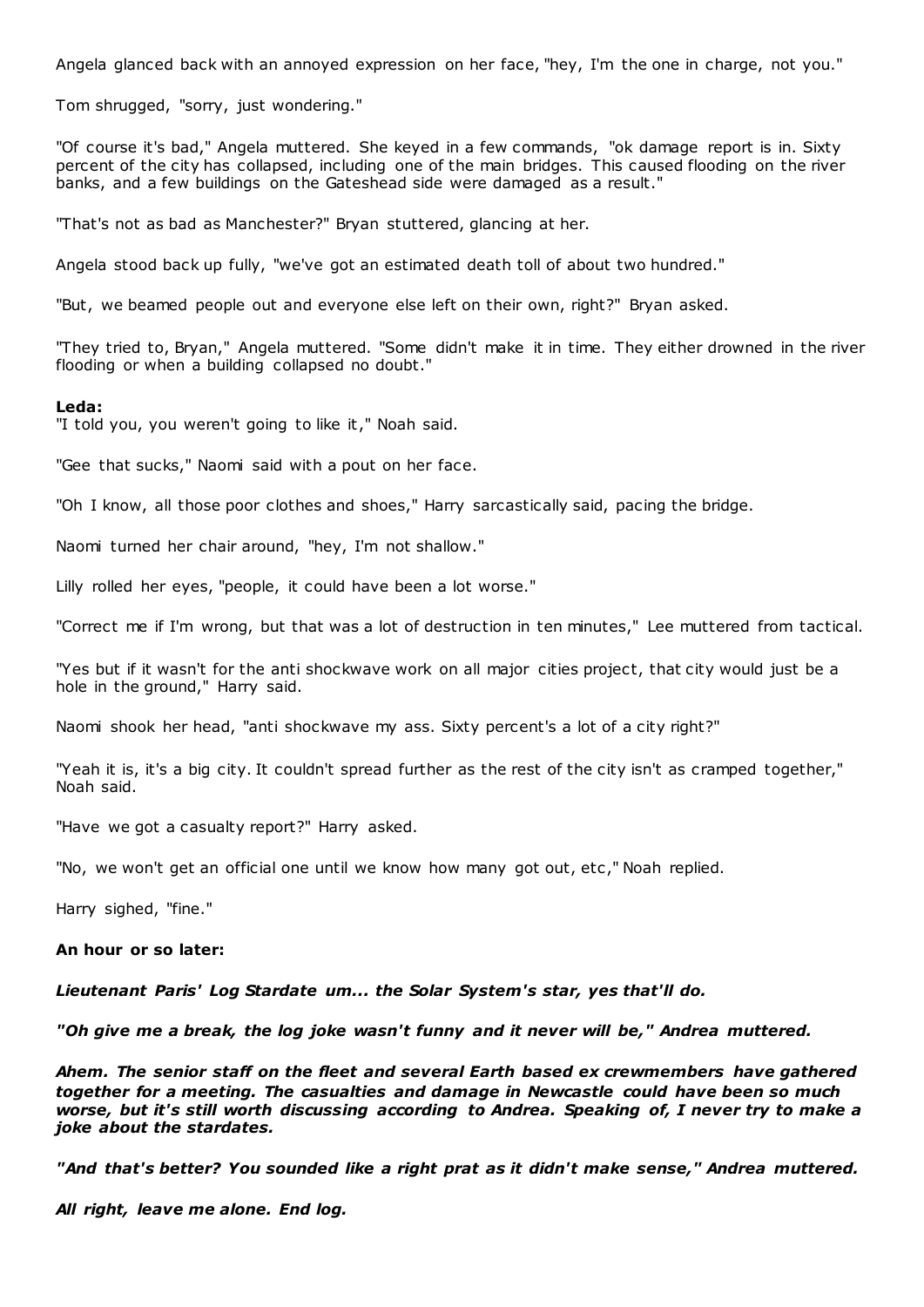# **The Enterprise, Conference Room:**

All of the remaining main cast had managed to squash around the table, Andrea, Angela, Tani, Ian, Danny, Lee and Wesley had also managed to join them.

"Now I know how the Newcastle citizens feel," Lee muttered, glancing at the two he was wedged in between. Danny slapped him across the back of the head.

"Thank you," Angela sighed.

"No problem," Danny said, smiling sweetly. She turned to Ian, "suck up bitch." He tried not to laugh. Angela had heard and she was now glaring.

"It's getting way too crowded in here," Tom muttered quickly.

"Well we should get straight down to business then," Andrea said.

"First time I agreed with you," Tom said. He pulled himself up, but found he was trapped by the chair and his neighbours. "Um, I'll stay here. Everyone should know about the disaster in Newcastle. The current status is the nearby hospitals are treating injured, as well as the Sickbay on the Enterprise."

"Wow, this was worth it," Naomi grumbled, glancing at her neighbour in disgust. He stared back at her.

"Well at least I don't reek of that cheap perfume you always have," Bryan muttered.

Tom rolled his eyes, "we're nowhere near finished here. For one thing the rest of the city had to be evacuated because of power cuts."

"Just like what happened with Manchester, and we all know what happened there," Andrea said.

Daniel groaned into his hand, "god, what a headache."

"Yeah Andrea's voice will do that," Emma commented. Andrea stared at her blankly.

"Ok," she muttered. "Tom let's get it over with."

"I would but I'm stuck," Tom said. He stood on the chair, he leaned on it and tried to climb over the back. Everyone but Daniel watched in interest. The chair turned as he was hanging over the back, this made him fall to the ground.

He stumbled back onto his feet, brushed himself off blushing madly. "Anyway, here's the plan of action," Tom stuttered, ignoring everyone's smirks. He made his way over to the wall panel. "As you can see we have a large amount of people so..." He pressed a button on the panel. A bang startled him. "What the?"

Craig shrugged, "Daniel just died."

Everyone glanced over at Daniel, who's head was now resting on the table. Harry, who was sitting next to him, tilted his head to the side, "he looks asleep."

"Spoil my fun," Craig grumbled.

Wesley sat up, "wouldn't worry if I were you, watcher vision. He's probably a few hours behind me."

Emma groaned, "no not again, you don't make sense."

"I made perfect sense!" Wesley snapped.

"Woah woah, what did you see? Newcastle?" Tom asked.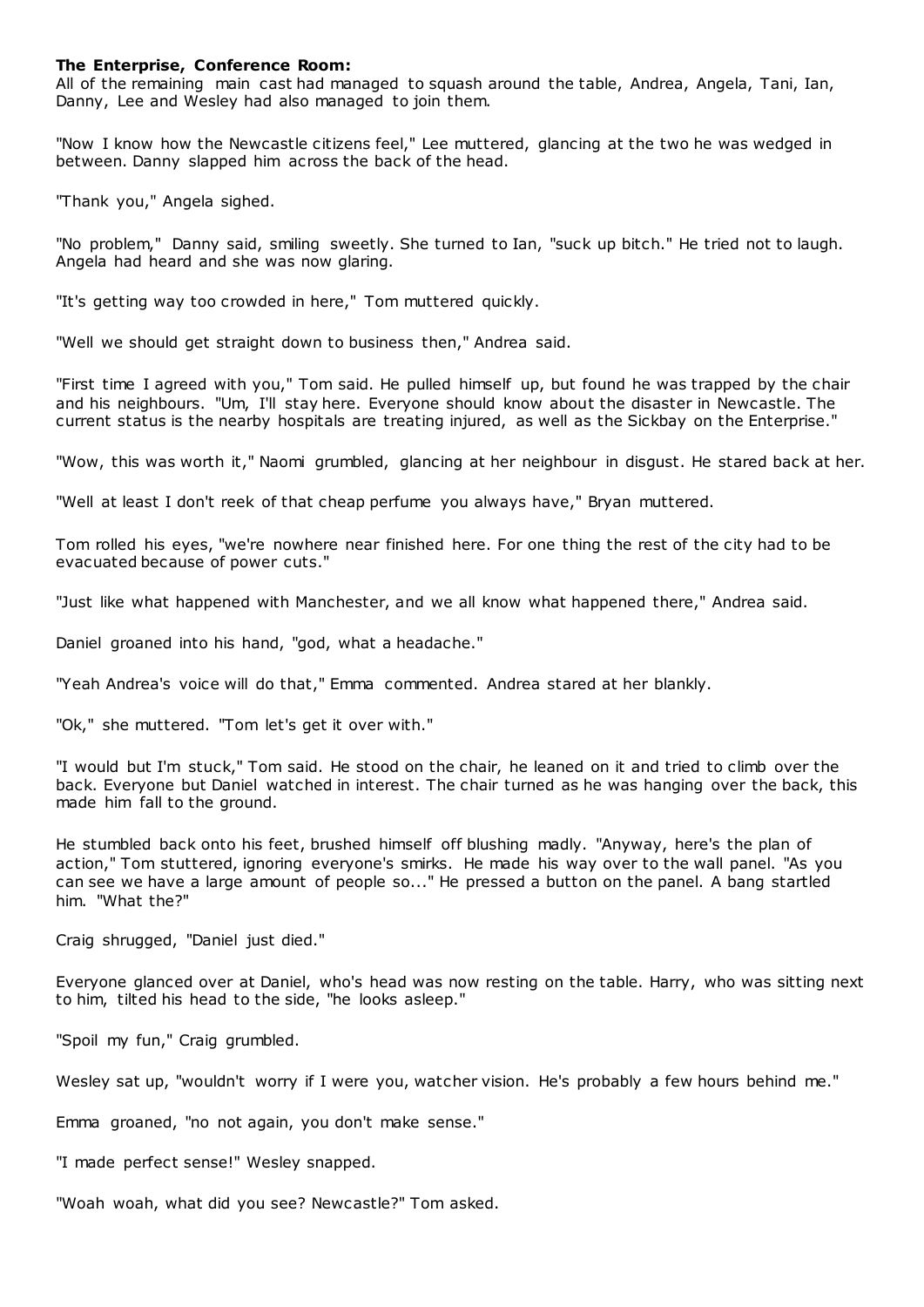"No, I saw worse. That was only the start of the end," Wesley replied.

"See what I mean?" Emma muttered.

"I think it was pretty clear. This is the last millennium, at the end of it everyone will die and it's starting now," Wesley said.

"So? None of us will be alive by the end of the Thirtieth Century anyway," Kevin said.

"I don't know why I bother," Wesley grumbled.

Daniel woke up startled, "holy crap."

Everyone leaned on table to get a little closer. "What, what happened?" Harry asked.

"This is ageism, I'm sure," Wesley muttered to himself.

"We have to get going, there's lots of games going to land," Daniel replied. Everyone pushed their chairs backwards and left the room, leaving Tom looking bewildered.

"But I had a plan of action," he said with a pout.

#### **Astrometrics:**

A large star chart appeared across the large screen. Several members of the cast were standing in front of the main station, watching it as three planets got red crosses planted over them.

"Are you sure?" James asked.

Daniel shrugged, "I dunno, there were more than three anyway."

B'Elanna sighed, "what I did was compared his descriptions of the cities destroyed with images of Federation colonies, etc..."

"How many more than three?" Zare asked.

"One or two," Daniel replied.

"The computer is still searching for those," B'Elanna said.

"Well we've got three ships, five Slayers, we should head for these three planets," Craig said.

"But what about the other games? Do they arrive at the same time?" Zare questioned.

Daniel shrugged, "I don't know."

"I'll send a message to all three bridges," B'Elanna said. "We should leave as soon as possible."

"The only thing we can do is get the ex trainee Slayers to take part, right?" Jessie said.

"I hope you're not volunteering," James said.

Jessie shook her head, "no, knowing our luck recently we'll have to take every ship into the game cos it's last minute. I'd rather not have the kids aboard if that happens."

"Come to think of it, that's a good idea. I and a few others do have Games experience," Craig said.

Daniel scoffed, "right, I bet your experience is running away from the user."

"Actually I was a good Trained Slayer," Craig said.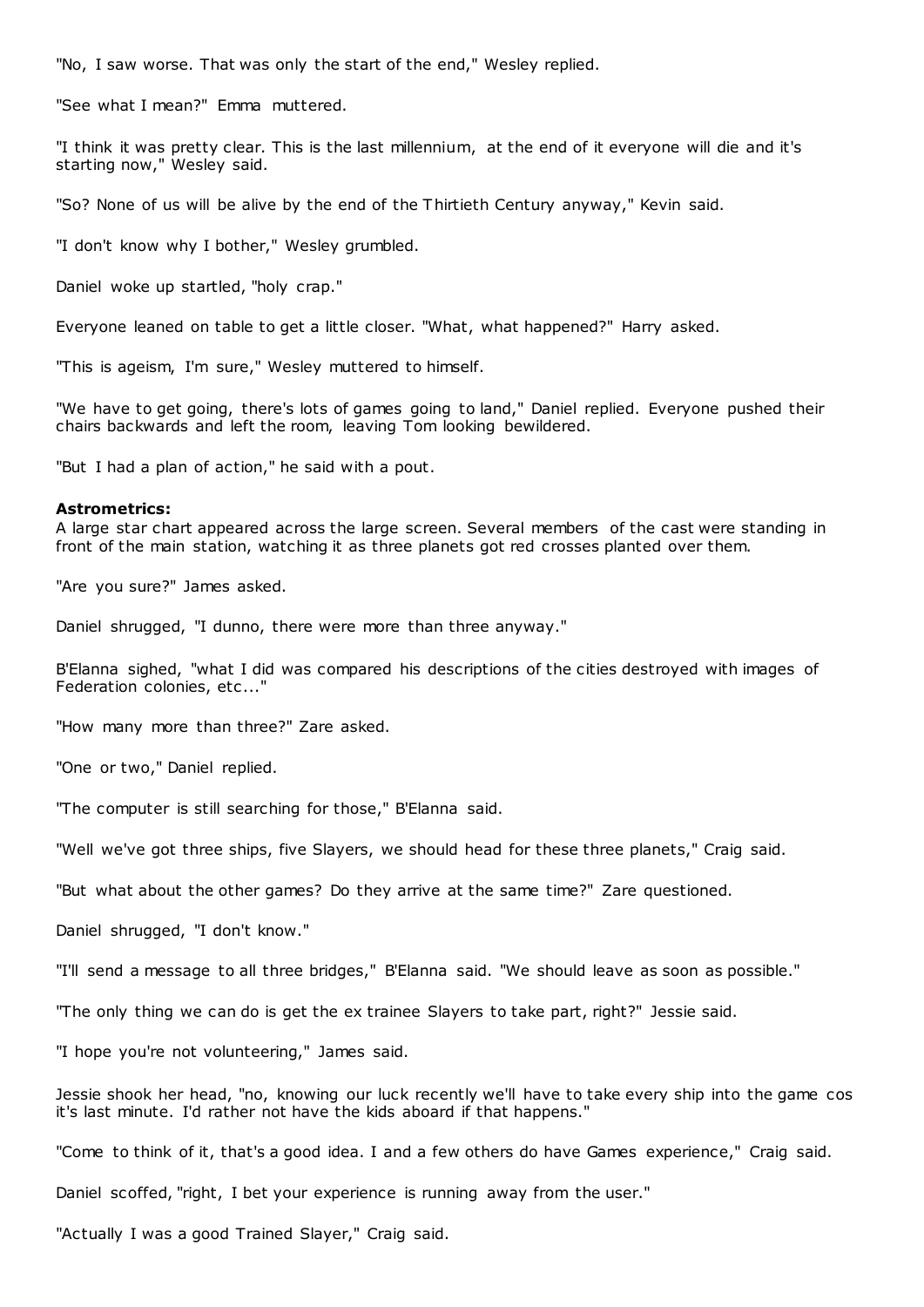"No you weren't. All of us beat you at Game Creature battles," Jessie said.

Daniel raised an eyebrow, "Game Creatures?"

Wesley's eyes lit up, "Slayers used to use them to help aid them in Games."

"Used to, what happened?" Daniel asked.

"Well all except one tried to kill us, and scrammed," B'Elanna replied. Wesley pouted.

"One?" Daniel said.

"Yeah, but I wish it did try to kill us. It liked to try and separate people when they tried to kiss. So annoying," Jessie said. "But one time, it was a godsend."

B'Elanna sighed, "please, I'm still trying to repress that memory."

Daniel pulled a face, "what, you two?"

B'Elanna, Jessie and James stared at him in disgust, while everyone else just stared looking amused. "No it was Tom, he was drunk," Jessie snapped.

"Great, two years of memory repressing gone to waste," B'Elanna muttered.

"Soo, we need some ex Trainees to go in the other games then. B'Elanna, Craig, you two going?" James asked.

B'Elanna nodded, "yeah, I'm up for a good fight."

"Me too," Craig said. Daniel tried not to laugh.

"I find it hard to believe that you were ever a Slayer," Daniel said.

"Look, I only quit that gig because my expertise lay solely on the Game Creature type battles," Craig muttered.

Jessie sniggered, "is that what they call it these days."

"It's not my fault, that Onix was never really on my side remember?" Craig said.

"And ours was?" James questioned.

Jessie laughed, "well we know that Victreebell never was."

B'Elanna cleared her throat, "guys."

"I don't get this at all. Do I want to?" Daniel questioned.

Wesley's eyes lit up again, "I'll tell you the whole story if you'd like."

"You weren't around back then," Jessie said.

"Yes but everyone knew about it in the council," Wesley said, grinning. He turned to Daniel while everyone else moved away from them.

"What is it?" Craig asked.

"I got a message back from all three ships. They're beaming down some of the evacuees to the surface that weren't injured, Jessie wanted to leave so..." B'Elanna replied.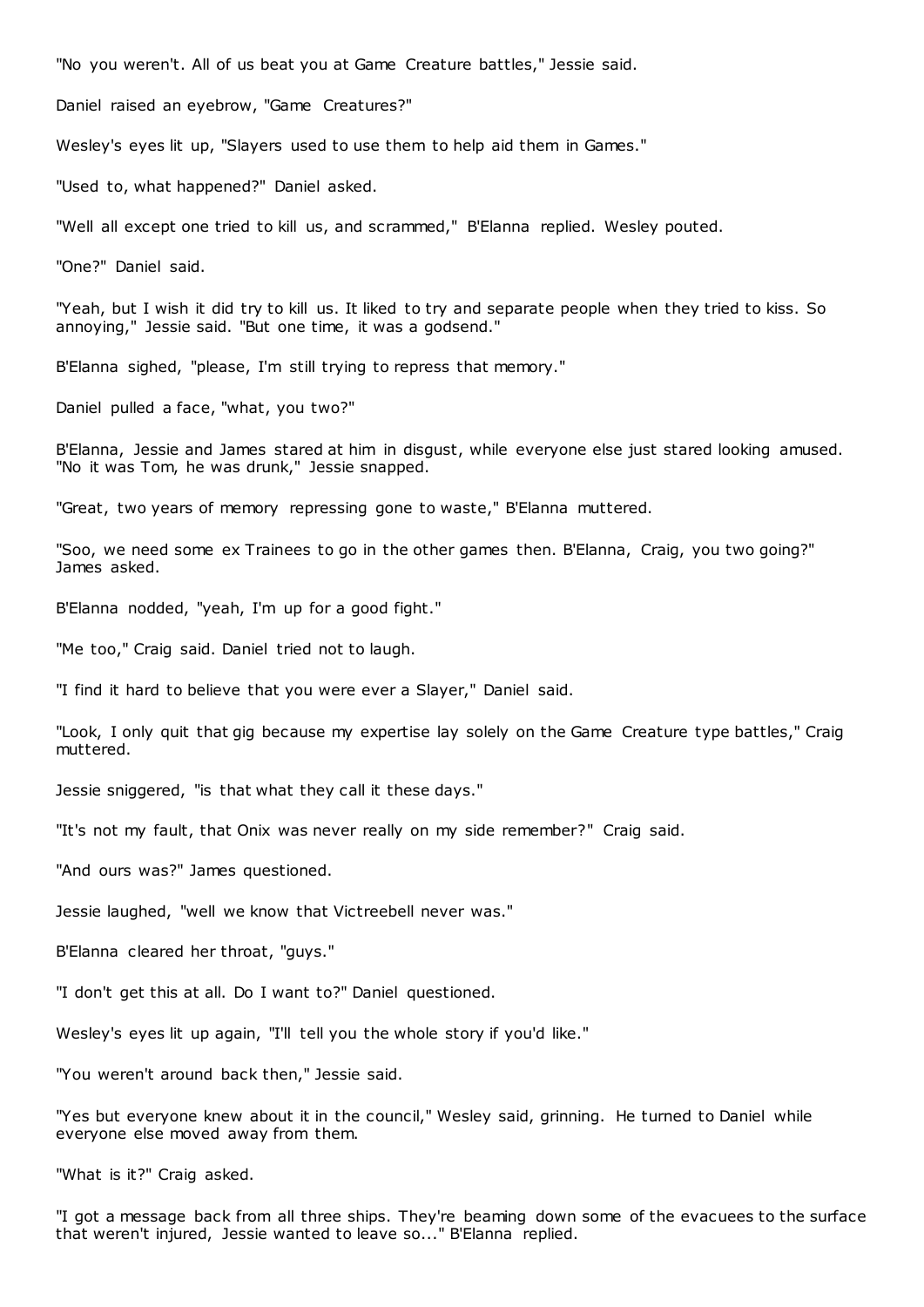"Oh right, so this is my only chance?" Jessie questioned.

"Ten minutes. Sorry, we have to get going asap," B'Elanna replied. "A message is going to each crew to ask them if they want to leave or not."

"Well I think Craig should. There will be Game Creatures there but I doubt they'll listen to him," James said.

"Why on earth would they call them Pokémon?" Daniel asked, bewildered.

"Because they could fit into your pocket once recalling them, stupid," Wesley replied. "It was just another name, personally I didn't like it. Anyway."

"Short version please," Daniel groaned.

"Oh right. All of the Slayers creatures rebelled and escaped. The watchers did some research and we found that Softmicron, the game's creatures, were shapeshifters, not creatures with the same form. I'll let you guess the rest," Wesley said.

"Why wasn't that in an episode?" Craig asked.

Zare shrugged, "I wasn't around then but I'm guessing that it was because the writers decided to suddenly get rid of them. Then they made up some excuse about a year ago, and planned to mention it in a random episode in casual conversation, like it was all intentional."

"Oooh I wouldn't say that, you're asking to be killed off," James said.

Jessie smiled, "finally, somebody I don't actually like."

Zare stared at her, "well the ones you don't like tend to come back, that's my experience."

"Ok don't make me slap you," James muttered.

Zare rolled her eyes, "joke, stop taking her side."

"Jess. Kids, leaving ship, five minutes," B'Elanna muttered.

Jessie's eyes widened, "oh right."

"You need a hand carrying one of them? I'm going so I'll help," Craig said.

"I thought you were going in a game," James said.

"Well obviously I'm not needed in that genre," Craig muttered. He headed out of the room.

Jessie sighed, "maybe I'll make him carry a bag." She turned to James. "You know the drill."

"Yes I do. Don't get hurt or killed or you'll be mad?" James questioned.

Jessie smiled, "yeah and?"

"Oh," James said. They both kissed, making everyone else groan.

"Anyone else?" B'Elanna questioned.

"No thanks, you're nice and all but no," Daniel commented.

B'Elanna stared at him, "eew no!" She smacked him over the head, "are you staying or going?"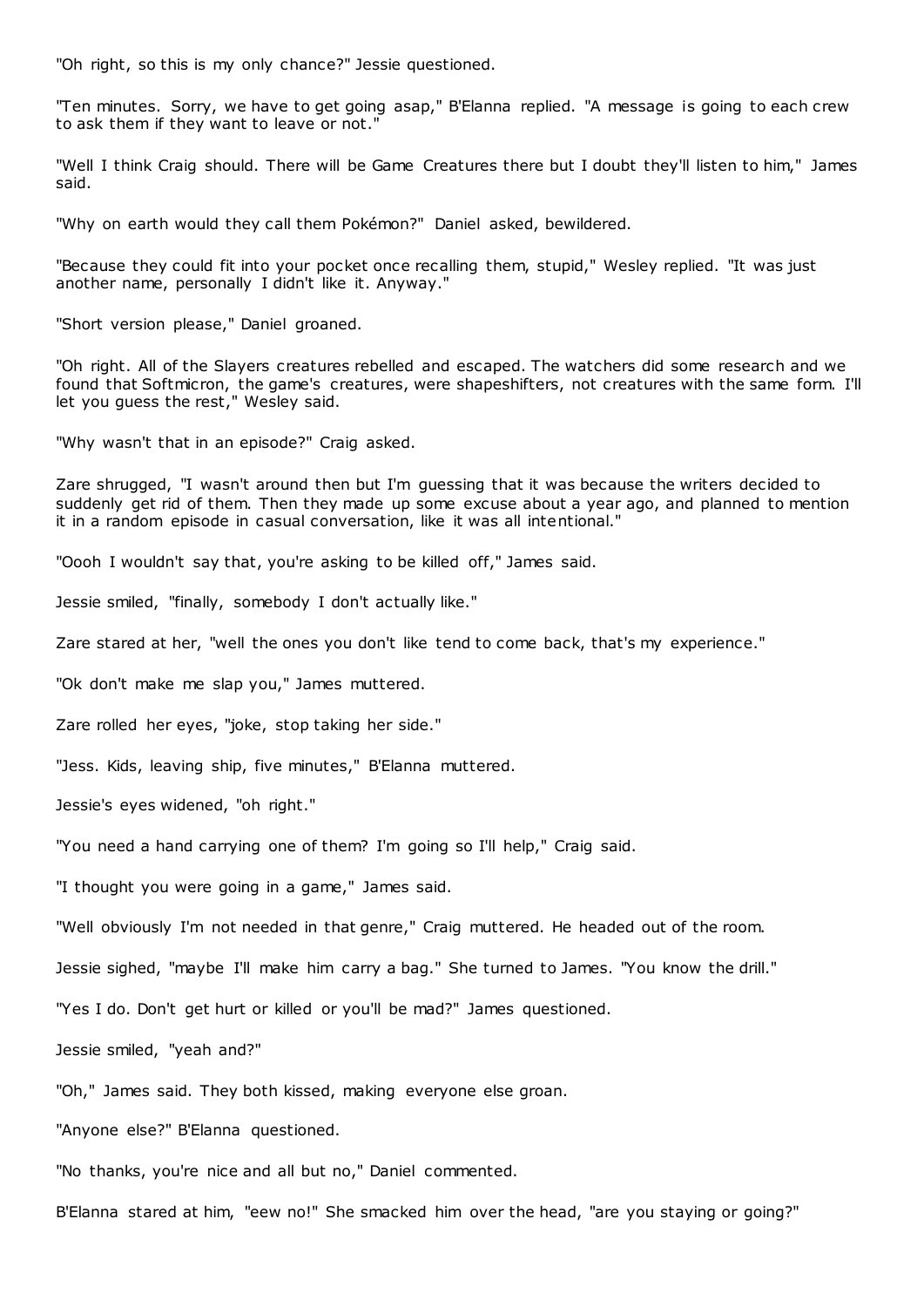"Oh thank god, I thought you meant," Daniel sighed in relief, rubbing his head. "No offense."

"Well?" B'Elanna asked, tapping her foot impatiently.

"I'll stay behind," Daniel replied.

Wesley grinned, "brilliant, I was planning on doing that too. We can be a team."

"Team, for what?" Daniel asked, looking a bit worried.

"I'll tell you. Don't want to distract everyone else from their current mission," Wesley replied. He headed out the room whistling cheerfully.

Daniel groaned, "maybe I should have said that line, Zare." He followed.

Zare smirked, "good luck."

"Ok, three minutes until we leave and..." B'Elanna said as she turned around. She groaned, "Jessie, for god's sake go!"

Jessie jumped a little, turned her head away from James. "What, oh. I forgot." She rushed out of the room.

Zare shook her head, "you couldn't have married someone normal, could you?"

B'Elanna quickly cut in, "ok we should get all the remaining Slayers here, and any volunteer ex Trained's. We need to figure out who's going where. We can't have just Trained in one, and two Chosens in another."

"That's true, some games have higher levels than others," James said.

Zare raised her hand, "um I have a question."

James looked at her, "what?"

"What if a Trained goes in with Ylara, and it turns out to be the hardest game? Ylara never heard of Game Cubes until today," Zare asked.

James and B'Elanna glanced at each other, looking worried. "Then we'll have a big problem," B'Elanna replied.

"Not quite the answer I was looking for," Zare muttered.

# **A few minutes later**

**The Enterprise, the bridge:**

"Are the others ready to go?" Tom asked.

Triah nodded, "Voyager and the Leda are ready to go."

Tom sat down in his chair, "Bryan, engage."

Bryan nervously nodded, "uh huh." He keyed in the appropriate commands.

The Enterprise jumped into warp, Voyager did the same followed by the Leda.

## **Meanwhile**

## **Starfleet Command, one of the many transporter rooms:**

Craig paced the room, which he was sharing with Daniel, Wesley, Jessie and the kids. "Something's wrong here."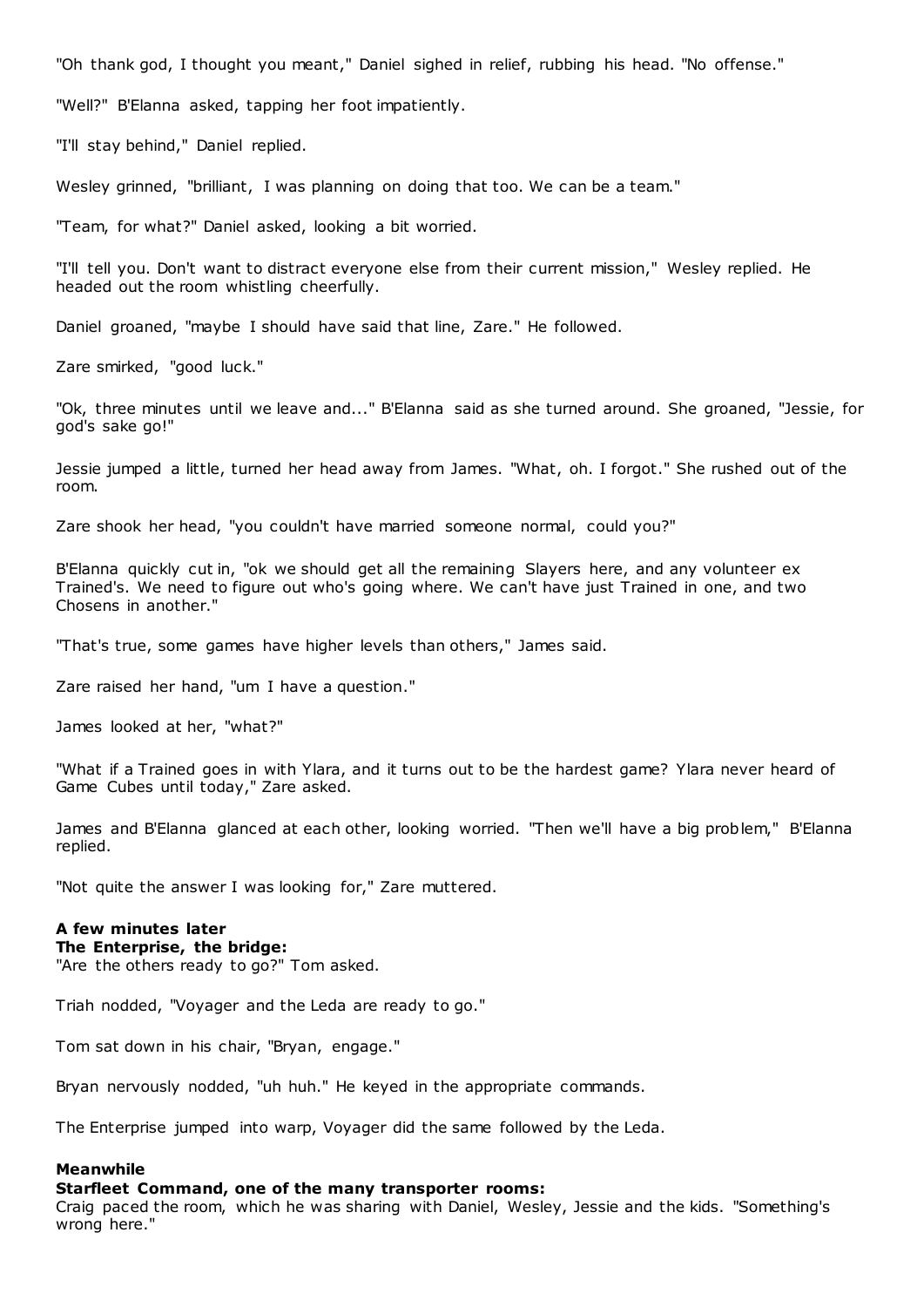"Yeah, where is the transporter guy?" Daniel asked.

Wesley gasped in horror, "ohno, it's happening now. We have to get out of here." He ran out of the room.

"But we just got here," Jessie muttered.

"Mum he's crazy, don't listen to him," Duncan said.

Daniel nodded, "exactly, I mean what kind of idiot calls Game Creatures Pokémon anyway." Everyone else stared at him, "what, what?"

"Let's go," Craig muttered, shaking his head. He headed out of the room.

Jessie groaned, "great, he's already abandoned the bag I made him carry." She followed him out after picking up the baby carrier, while carrying Sasha in other arm. Duncan looked up at Daniel, he smirked and ran out after her.

"I'm guessing I'm the bag carrier now, great," Daniel groaned. He picked up the big bag Jessie had left, he almost fell over because of the weight. "Holy crap," he muttered. He stepped outside and crashed right into Craig, who was staring outside the window direc tly outside the door.

"What the?" he grumbled. Then he noticed Wesley and Jessie was looking out of it too. "What are you doing?"

Duncan pushed in between Jessie and Craig, and tried to look through the window. Outside people were panicking, and rushing around. The whole area seemed to be getting dark quick, the clouds in the sky were turning black.

"This is it, we should have stayed on the fleet," Wesley stuttered.

"Why, what's going on?" Jessie asked.

"It's the end, starting now," Wesley replied.

"Specifically!" Jessie snapped.

"Game Sphere," Wesley stuttered. Everyone but Sasha's eyes widened in horror.

"But, why didn't you tell us this would happen then!" Jessie yelled.

"I didn't know when it would," Wesley meekly said.

Sasha looked confused, "what's a Game Sphere?"

"It's a place where some spoilt brat tries to kidnap people and stuff," Duncan replied.

Jessie frowned and looked down at him, "Duncan, that only happened in one and how do you remember that?"

"You don't forget stuff like that," Duncan replied.

Jessie sighed, "that's just great."

The lights in the room switched themselves off just as the sun was blocked by the now black clouds.

"Ok nobody move, and that means you Daniel," Craig said.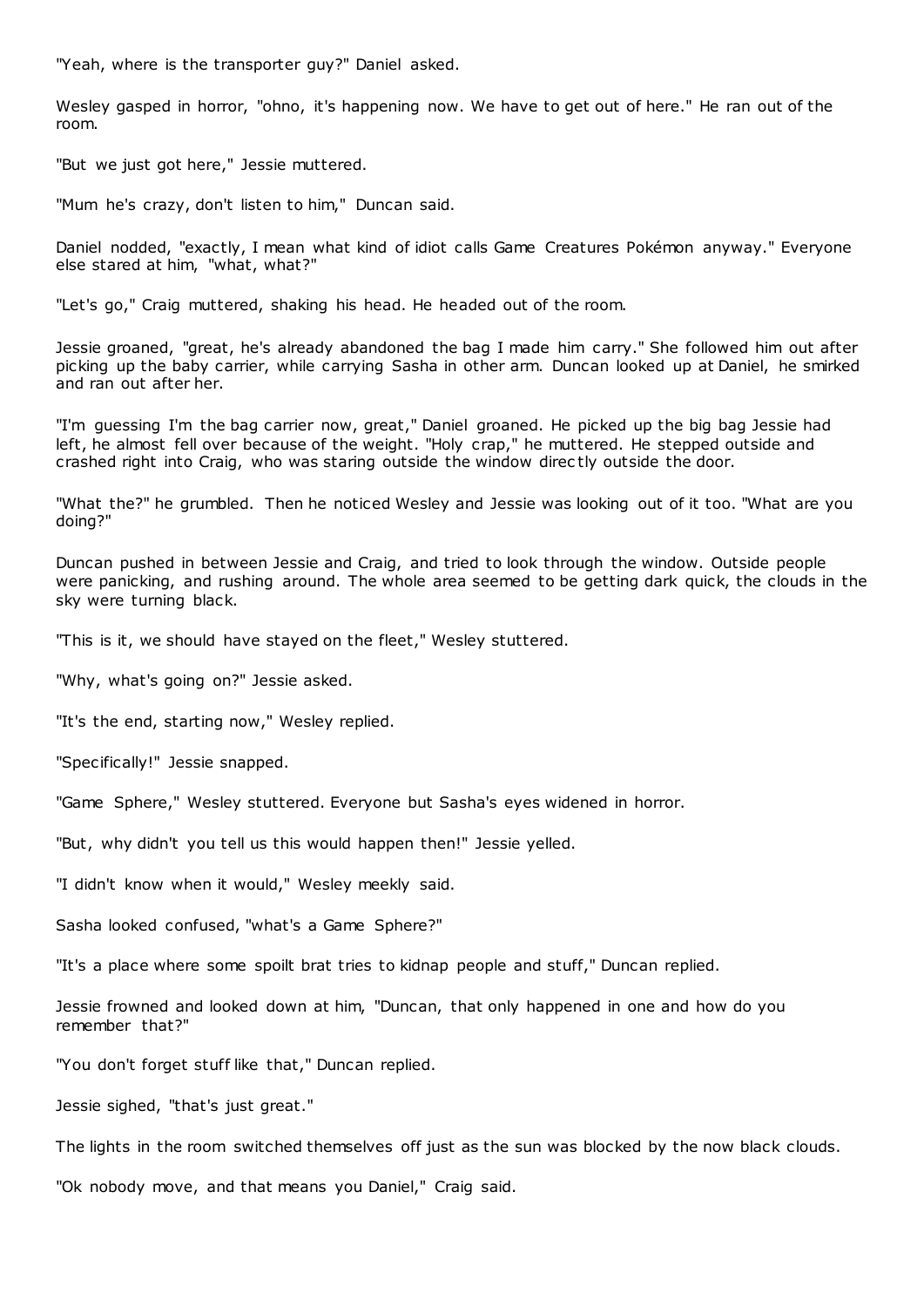"Aaah, we're all going to die!" Wesley screamed. He crashed right into Daniel, knocking them both over.

"Who made him a watcher anyway?" Duncan asked. Jessie just shrugged.

"Shh, do you hear that?" Craig whispered. Everyone tried to be silent, but still the sounds of people whispering and talking was echoing around them. The lights turned back on, startling everyone. They looked around to find themselves in a very large plain room, with a few hundred people all looking just as confused as they were.

Jessie looked around, "we weren't here before."

"Yes, this is a waiting room," Wesley said, getting back onto his feet.

"I thought the waiting room's are only on the normal games," Jessie said.

"Don't complain this is good, this means that not everyone will get to play," Craig commented.

Wesley frowned, "it is strange, usually the game starts immediately and every sphere plays out on the planet's turf."

"And surely there are more people on Earth than this," Daniel said.

On the empty side of the room, a group of ten humans rematerialised on a small stage. A shield then appeared around them as one stepped forward.

"Welcome people of Earth," he said, his voice echoed around the room. "We have given you the privilege of trying out our new Sphere Games."

Another one stepped forward, "these are the rules that you and us must follow. One, no weapons for both sides. Two, we will stay in human form throughout the whole thing to make it fair."

"Three, no infants or old people. That would be too easy," the first man said. He glanced back at a woman. "What's the numbers for humans?"

"Oh, only eighteen to fifty will take part," she replied.

"Oh thank god," Jessie sighed in relief.

Duncan pouted, "but mum, you're still in."

"Does Wesley count?" Daniel asked, glancing at Wesley. He laughed, "yep he's out, that's a shame."

"Silence," the man who appeared to be the leader snapped. "Our last rule of the game, nobody will be able to beam in to help unless they're Slayers. Once again, that's for fairness." He turned to the woman again. "Are there any here?"

"I sense two," the woman replied. A few others nodded.

Daniel, Craig and Wesley glanced nervously at Jessie. "What, stop looking at me, they'll not notice if you don't."

"It's ok, no infants allowed," Craig said.

"Right, the game will be a good old Death Match. The game will end when one side is completely destroyed," the leader said.

"Perhaps it's a good thing people can't die in a game," Wesley whispered.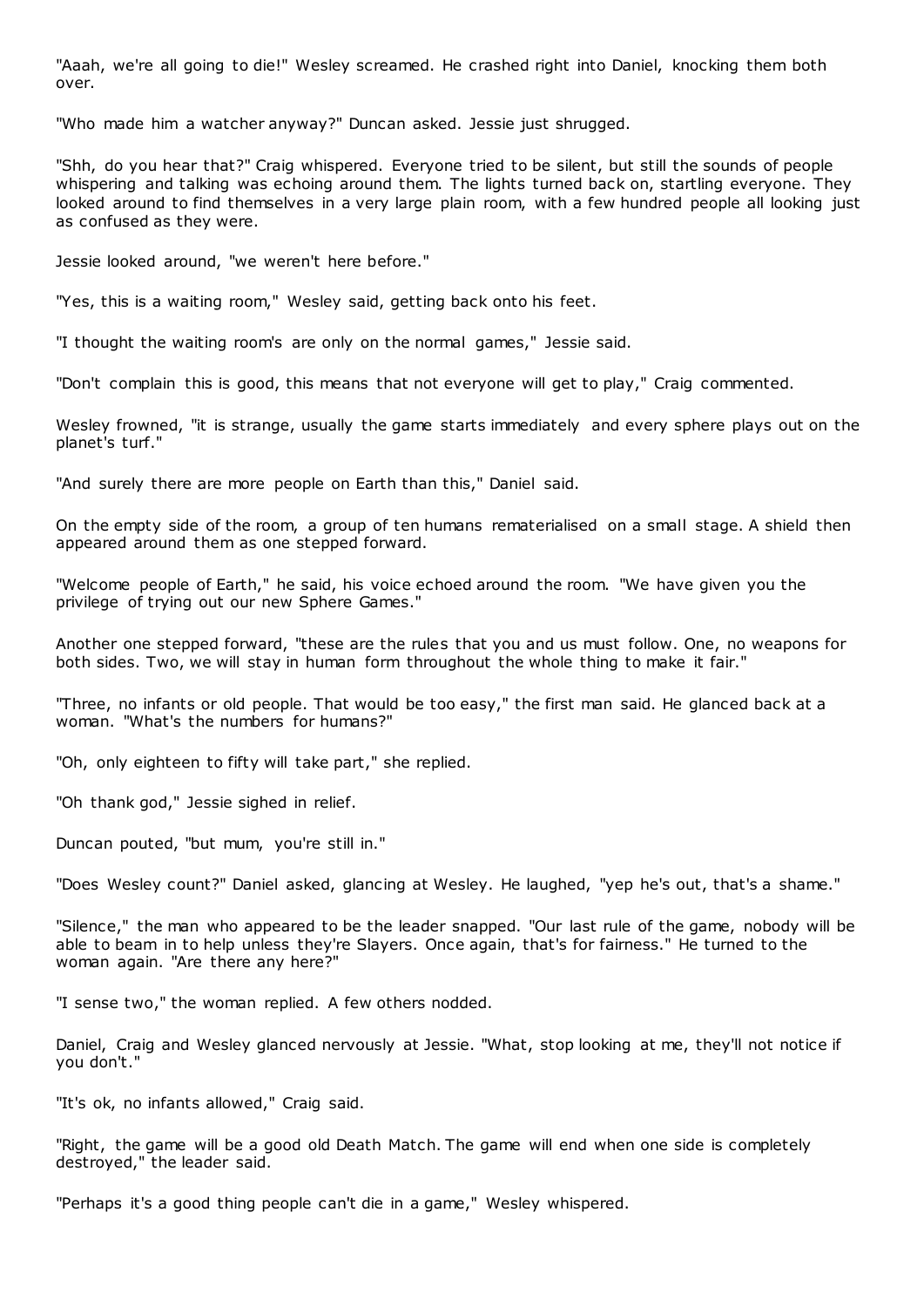"Oh and I'd like to point out that anyone who drops here, will be dead when the game ends," the leader said.

"If we lose, which we won't, the game will leave and that's it. Obviously you'll have quite a lot of dead. If we win, which we will, the infants will be raised as servants while the old people, well most will be useless so we'll kill them," the second man said.

A nervous looking girl put her hand up, "um excuse me, I have a question."

"There's always one, fine," the leader said.

"Why will you be staying in human form? It's not fair, we won't know who to kill," the girl questioned.

"That is a shame isn't it? Humans will probably be the first to drop as you won't know who's on your side, until it's too late and some idiots will kill anything human looking. Probably the Cardassians, Vulcans and others will be safer, but I doubt they'll be able to save your planet," the leader replied. He turned to the rest of the group he was with. "Get tagging."

They all nodded as they pulled out what looked like big hyposprays.

The leader turned around, "these will transport you into the game. Anyone who resists will be killed here instead." The group went through the forcefield and spread out.

"Great, I've got no babysitter," Jessie muttered.

Wesley looked annoved, "I'll do it, I am sixty."

"Like I said, I have no babysitter," Jessie said, rolling her eyes. She heard a familiar voice calling her name from the crowd behind her, she turned around. "Ok, who was that?"

Richard pushed his way through the crowd and rushed over to her. "Jessie, I was hoping you wouldn't be here." He glanced at Duncan, then Sasha. "Same with them."

"Dad, stupid question, how old are you?" Jessie asked.

Richard shook his head, "I'm not included in this game, though I wish I was."

"I'm so glad you're not, for two reasons," Jessie said. "Can you look after the kids, please?"

"Sure no problem," Richard replied. She handed Sasha over to him, then the baby carrier.

Nearby a girl screamed, and fell onto the floor. One of the guys with the hyposprays walked away from her, shaking her head. "Humans are cowards," he said. He scanned the next person, then pushed the hypospray into his arm. He disappeared.

"Why didn't anybody listen to me? We could have prevented this," Wesley stuttered. Craig, Jessie and Daniel glared at him. "What?"

"You didn't tell us what would happen specifically, how would we have prevented this?" Daniel grumbled.

Richard stared at Wesley, "did he see this coming?"

Jessie nodded, "I think so."

"I saw the Game Sphere appear around Earth, the fleet leaving for the obvious decoy," Wes ley said.

"Decoy?" Jessie said.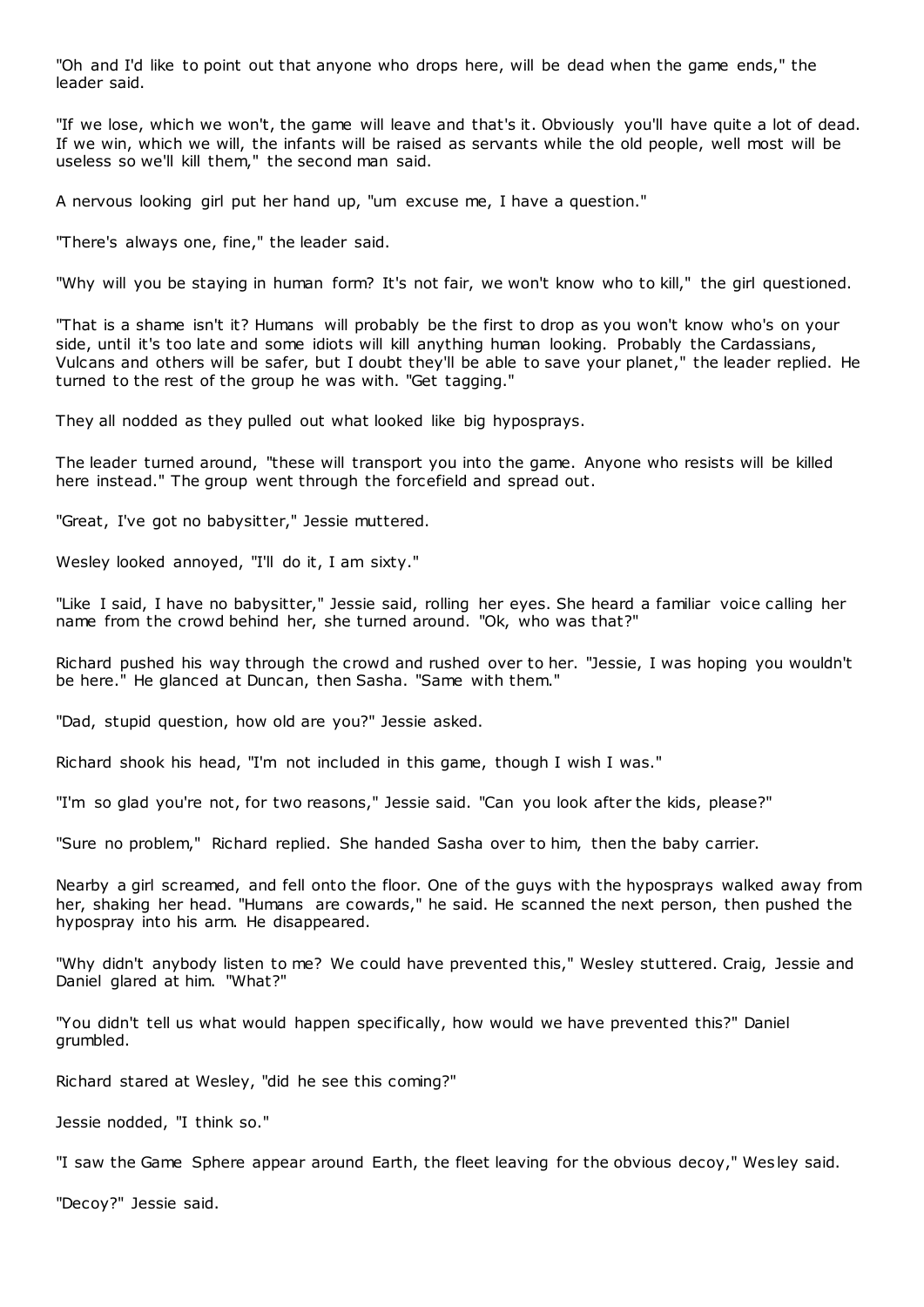"Yes, they wanted the Slayers away for as long as possible. Didn't I mention that?" Wesley asked.

"You didn't mention anything!" Craig yelled.

The guy with the hypospray finally got to them. He scanned Wesley, "staying behind, get out of the way." He then scanned Craig.

"You needed a scanner to know if Wesley was too old? God how stupid are you," Daniel commented.

"I take offense at that," Wesley said.

The guy ignored them and injected Craig with the spray, he disappeared as he moved on to Daniel. He looked up with his eyes wide, he slowly glanced at Jessie and Richard. "The Slayers are here."

"No they're not, she just reeks of them cos she sleeps with one," Daniel blurted out.

Jessie stared blankly at him, "what, jealous are we?" He glared back at her.

"You're welcome!" he snapped.

The guy, let's just call him a Softmicron for god's sake, turned his attention to Duncan. "They're infants, excellent." He walked forward.

Jessie quickly stood in front of Duncan, "hey, breaking the rules already?"

"It's not against the rules. One clearly states that all Slayers are allowed, regardless of age," the Softmicron replied.

"Oh you've got to be kidding me," Jessie muttered. She glanced back at Duncan, "he's only three and I'm not even going to get started on Sarah."

"They both have to join in," the Softmicron said.

"But the youngest can't even lift her head up. The only thing she'd be able to do is cry loudly to annoy the Softmicron to death," Daniel said.

"Do you think we care about that? Slayers are allowed in so we can kill them, infants are much easier," the Softmicron said.

Jessie looked like she was going to blow, Daniel and Richard quickly grabbed her arms to stop her. "You touch them and I swear you're in for a world of pain!"

Wesley quickly moved over to the group again, "listen, there is no thrill in killing young Slayers. Aren't Softmicron more into the fight, than the kill? When they're older they'll put up more of a fight, it'll mean something then."

The Softmicron groaned, "oh a watcher, maybe I should put him in too."

"He's right though," Richard said. "Not one Softmicron tried to kill my oldest daughter when we got trapped in the games."

"Yes but she's obviously just like all humans," the Softmicron said.

"You can't put a baby into the game, that's just too easy for you," Wesley said. Jessie cleared her throat and glared at him. "And Duncan will be too easy too."

Duncan stared at him, "no I won't, that..." Jessie quickly covered his mouth.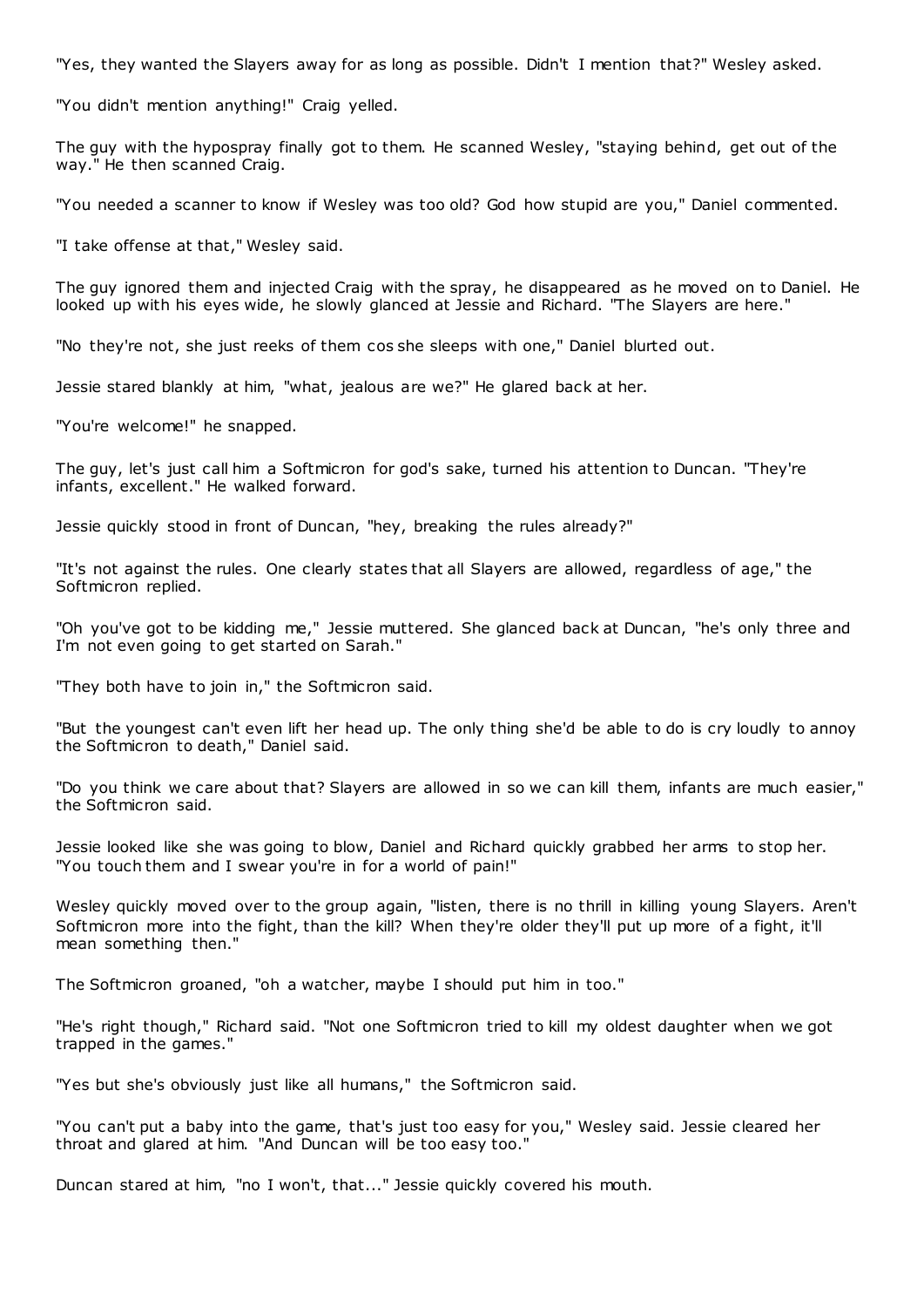The Softmicron sighed, "very well, we'll leave the baby. She is young enough to be trained on our side after all. However this one, he's going in."

"No he's not," Jessie muttered.

"You know according to the rules, I should have killed you and the two Slayers as soon as you resisted," the Softmicron snarled.

"I'll go in, but none of my children will," Jessie said.

"Don't Jess, you've died enough," Daniel whispered. Richard stared at him funny.

"Tough, both of you are going in. We have no interest in the useless child either," the Softmicron said.

Sasha pouted, "hey, that's not nice."

"Ok, you're going to be the first I kill," Jessie grumbled.

The Softmicron laughed, "if you say so." He pressed the hypospray into her, then Duncan. He glanced at Daniel, he did a quick scan and injected him too.

Sarah-Amy started wailing from the carrier, Richard sighed as he put it onto the ground. He knelt down beside it. The Softmicron eyed her coldly before walking away.

"Well we've managed to save one," Wesley sighed.

"Jess will be able to protect him, take it from me," Richard said.

"I hope you're right," Wesley said.

#### **Voyager:**

Chakotay paced the bridge, while Andrea watched the viewscreen. "How long until we reach the game?" he asked.

"Five minutes," Kevin replied, he glanced back at everyone. "Should I put it on auto pilot now?"

Andrea nodded, "good idea."

"Right," Kevin said. He fiddled with the station, then he got up. "Finally, I really need a good fight." He rushed for the turbolift.

Chakotay sighed, "don't blame you."

Foster pulled a face, "is this because your sister was in that game when it lost?"

Kevin stopped nearby him and stared at him, he backed off a little looking worried. "Yes, now shut up you little worm, god." Kevin stepped into the turbolift.

"He isn't going to turn evil is he?" Foster asked.

"Kevin, evil? Ha, that's a good one," Chakotay laughed.

"What, he's poorly trained. Why not?" Foster muttered, pouting a little.

Jodie sighed, "he wouldn't suit the look, and that's that. His face is too soft for one thing."

"What, and James' isn't? Right, I'd understand Zare but..." Chakotay muttered.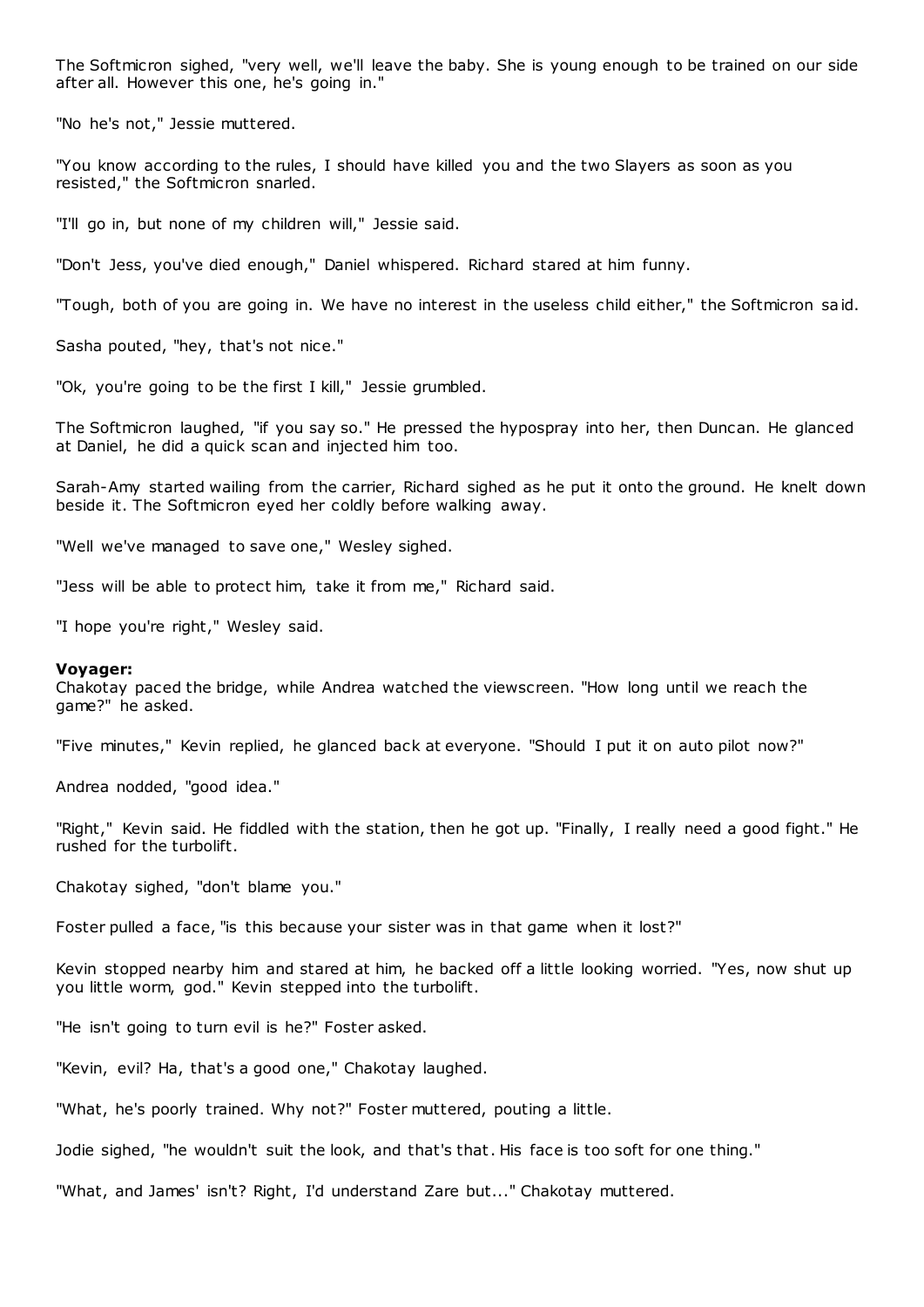"Yeah it is, kinda. Kevin's is softer, and man that guy can glare. It's like when Janeway used to glare at me and..." Foster mumbled. Chakotay stared at him with cold eyes. "Sorry, I'm going to hide." He sat down on the small chair.

"Wow, I can't see you now," Jodie commented. Her station started beeping, "We're being hailed."

Andrea stood up, "by who?"

"One of Earth's space stations," Jodie replied.

"Ok, on screen," Andrea ordered. Jodie nodded, she typed in the appropriate commands. A few people appeared on the screen, the one closest to it looked worried. "This is Commander Andrea Rhodes of the Starship Voyager."

"Commander, we have a problem back on Earth. It occurred only minutes after the fleet left orbit, it couldn't have been just a coincidence," the woman on the screen said.

"What's happened?" Andrea asked.

"Take a look for yourself," the woman replied. She pressed a button nearby her. The screen changed to show Earth, with the purple sphere surrounding it. Everyone on the bridge gaped in shock.

"Oh my god," Andrea muttered. She tapped her commbadge, "Rhodes to Clarke, you'd better get back to the bridge."

In: "But I have to get in the game, don't I?"

Chakotay shook his head, "he's right, we can't just go back."

"You're right, but an entire planet filled with billions is in need of a Chosen, compare that to a few thousand in a city," Andrea said.

"We can just beam ordinary people into the cube," Jodie suggested.

In: "Uh, what's going on?"

"Kevin, as soon as we left a sphere took over Earth," Andrea replied.

"It's just happened and as far as I'm aware, spheres can last for hours maybe even days," the woman on the screen said.

"That's that decided, we'll keep going for that planet. Kevin, you'll have to win that one quick ok," Andrea said.

In: "Will do. Clarke out."

"Jodie, inform the Enterprise and Leda about the situation. Tell them that they must deal with the cubes first," Chakotay ordered.

Jodie nodded nervously, "yes sir."

## **Meanwhile, the Leda:**

"We're in orbit," Naomi said.

Harry glanced over at James and Emma. "We'd better get to the transporter room."

Emma tried not to laugh, "I still can't believe you're going to go in with me. I never thought you were that good."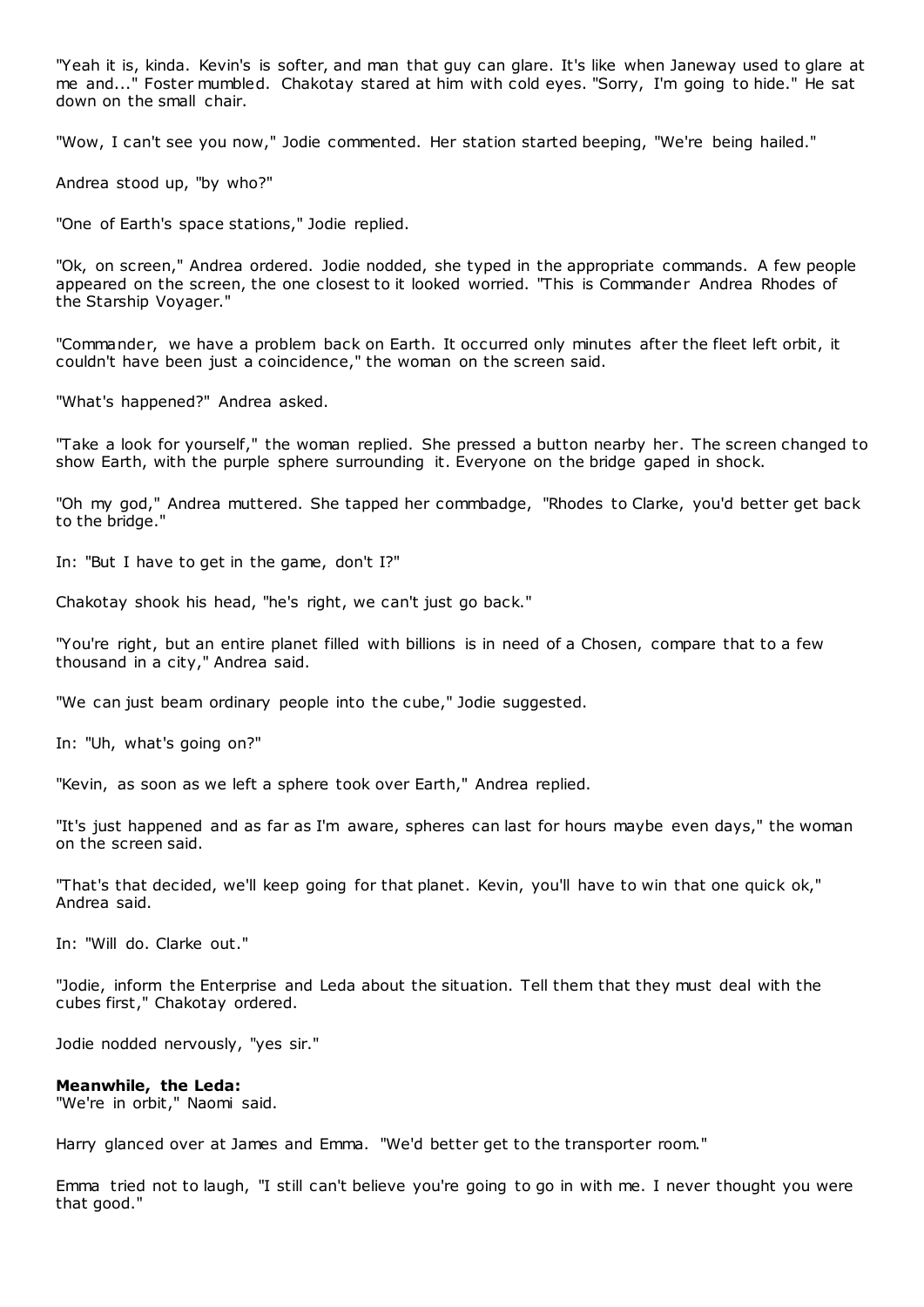Harry stared blankly, "thanks for the support."

"Where is Phrog nowadays anyway?" James asked.

Naomi almost squealed, "oh I loved that thing, it was so cute."

"Cute? Ugh it was a frog," Harry muttered as he turned to Naomi. He turned back to James and Emma, "why did you ask that, you know all of the Creatures were Softmicron in disguise, and they all disappeared."

"And can I ask something myself? Why does everyone take me seriously?" James asked, looking annoyed.

Harry groaned, "oh right, it was a joke slash insult at my expense. Oh right fine, you don't see me insulting that stupid looking snake thing, or the thing that used to eat you."

"Hey that wasn't that bad, it killed Damien," James said.

"Yes and look how well that turned out, we were better off when he was mortal," Harry said.

Emma sniggered, "boys."

"You can't say anything, you stabbed him to death before that!" Harry snapped.

"It didn't count," Emma pouted.

Lilly groaned, "for god's sake you three, the game could arrive at any minute. Transporter room is waiting."

"Um," Noah muttered. "It's already going down."

"Blame James, it was his fault. Quick can you beam us from here?" Harry blurted out.

"Don't be a dumb ass, game cube radiation," James muttered. "And Emma started it."

"We'd better beam to the transporter room then," Harry said to Emma, ignoring James.

Noah nodded, "ok I can do that." Harry and Emma dematerialised.

"Ok, as soon as they're in the game go to the next co-ordinates Naomi. James needs dropping off ok," Lilly said.

"I was wondering why he wasn't going, oh well," Naomi said. She started keying in commands, "wait, what co-ordinates."

Lilly groaned, "we need a better crew."

"Hey," Lee, Naomi and Noah moaned.

"No argument here," James commented.

Noah looked confused, "um Lilly, the game landed."

"Are they in it?" Lilly asked.

"No, it landed at the same time we transported them," Noah replied. "I'll beam them back."

"Can't win them all," Lilly muttered. "Why look so puzzled?"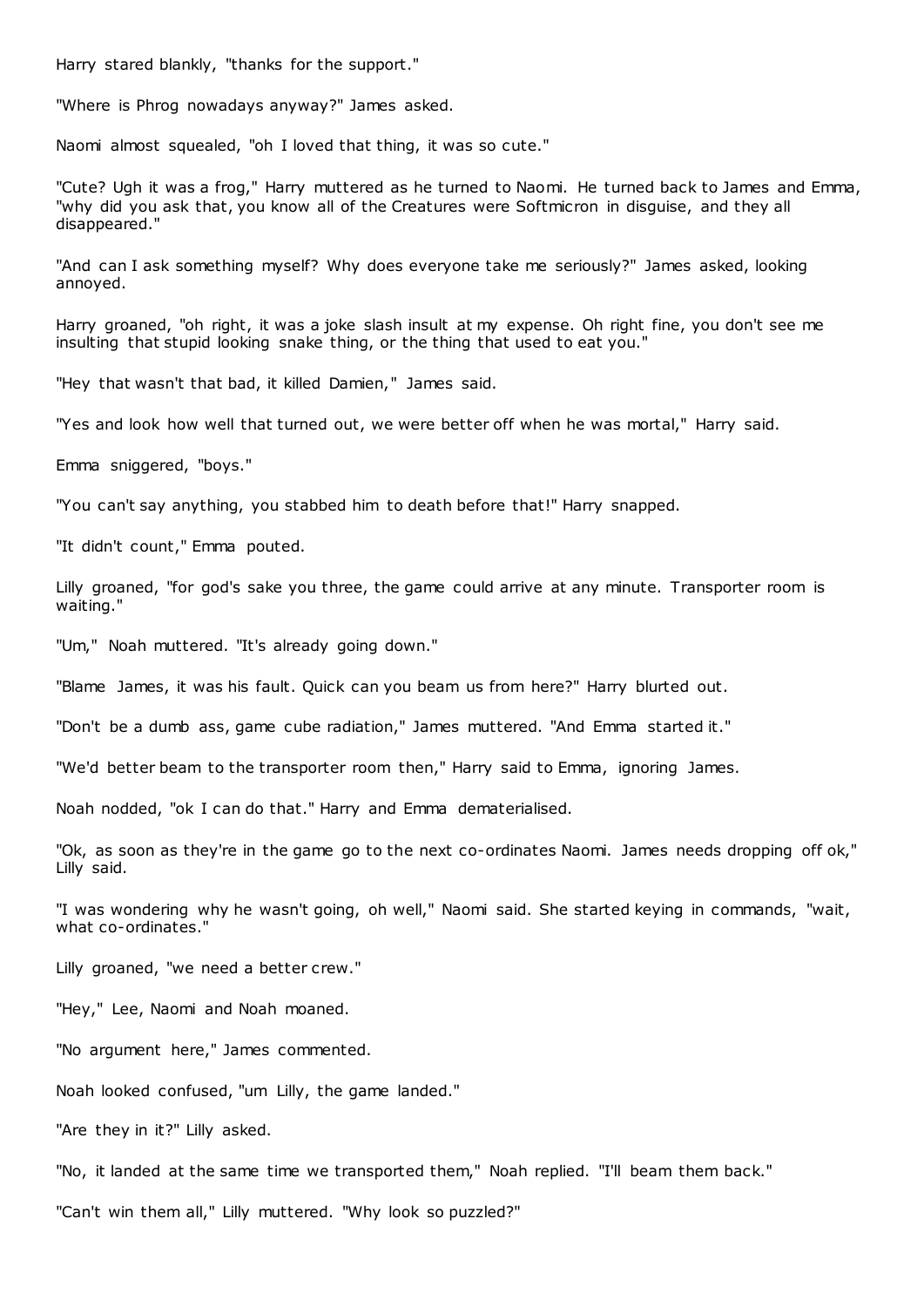"Because it's being weird," Noah replied. Lilly walked over to his station to look over his shoulder. "You're right, that is weird, and familiar."

James walked over to stand next to her, "you're right, that is familiar."

"Did the Newcastle one do this?" Lilly asked, glancing at him.

"I wasn't on the ship, remember," James replied.

"Oh, that answers that," Lilly said.

James stepped closer to the station, his eyes widened a little. "Oh god."

"What, what is it? Somebody tell me, the suspense is killing me," Lee muttered.

"We can only hope," Naomi giggled.

"The recent one in Manchester did this. It landed just when something exploded underneath it, it crashed and left the area like the game was lost," James said.

"Oh boy," Noah muttered.

"What are you waiting for, beam up as much people as you can and inform the planet," Lilly ordered.

Noah panicked, "I can only do so much at once!"

#### **Meanwhile, the Enterprise:**

"We're in orbit, we're being hailed," Triah said.

"On screen," Tom said, turning to B'Elanna, Tani and Zare. "Zare, Tani, you better get to the transporter room, Ylara should be there already."

B'Elanna frowned, "I'm going too."

"What? No you're not," Tom grumbled.

Zare shook her head, "god there's another one." She headed for the turbolift, Tani followed not looking too sure.

"I'm not going, and I'm an ex Trained," Tom muttered.

B'Elanna rolled her eyes, "so, I was better than you."

"Ahem," somebody on the viewscreen cleared their throat.

Tom turned around, "oh, oh right."

Angela shook her head, "sorry about that. You're probably wondering why."

"We know why you're here, it's too late," the guy on the screen said.

Tani and Zare turned around. "You mean the game already landed?" Tani asked.

The guy nodded, "yes, as soon it landed it started sparking and it left, leaving a crater behind."

"What? The games only crash if something goes wrong, like an explosion throws it off or something," Zare said.

"Nothing like that happened," the guy said.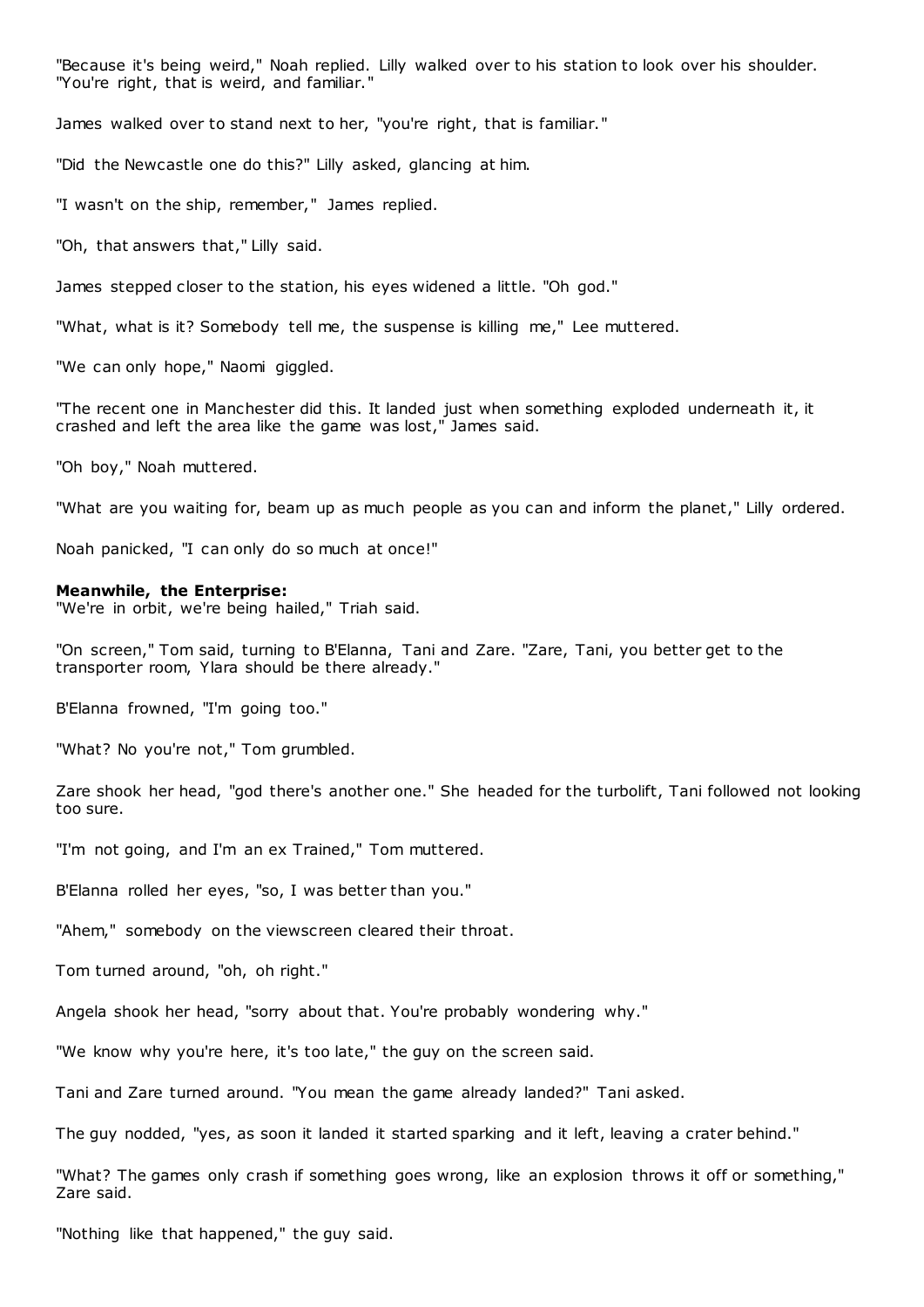Tom groaned, "we're so sorry we didn't get here sooner."

"Tom, it crashed, if we went in it, it wouldn't have helped," Zare said.

"Oh, right well we're still sorry," Tom said. He turned around, "let's hope we have better luck with the next place. Set a course."

Angela shook her head, "ignore him, he's an idiot. Do you need any assistance?"

"No we were lucky, we got everyone in the surrounding area and everything evacuated," the guy replied.

"There you go, some luck. Can we go now your majesty?" Tom asked sarcastically.

"Yes we can and..." Angela replied. She slapped him hard across the head. "Shut up."

## **Later:**

*Commander Turnbull's log Supplemental: The Enterprise is now heading for the second Game Cube. The first one crashed for no reason, but there were no serious casualties. We're hoping...*

*"No, I'm going with Tani and Zare. The more the better Tom!" B'Elanna's voice yelled.*

## *Do you mind, I'm doing a log.*

*"There's no point in it, I'm sure the readers know all that," Tom's voice said. "Oh and no you're not."*

*"You're not the boss of me!" B'Elanna's voice snapped.*

## *Never mind. End log.*

"How long until we get to the next game?" Angela asked.

"Ten minutes," Bryan replied, rubbing his forehead.

"We're getting a message from Voyager," Triah said.

Angela walked over to stand behind her, "let's hear it."

Triah keyed in a few commands. Jodie's voice came over the intercom, "Voyager to Enterprise and Leda. As soon as we left Earth a Game Sphere took over it, but you have to still deal with the other games. The sphere will probably be around for a while, but still you should come back as soon as you're done. Voyager out."

"That sounds awfully convenient to be a coincidence," Zare said.

"What do you mean?" Tom asked.

Zare leaned on the back of one of the chairs, "isn't it obvious? Create multiple games to get all the Slayers lightyears away from Earth, then put a sphere around it. They obviously want to keep us out of it."

## **Meanwhile:**

Everyone on the Leda bridge were listening to the same message.

In: "The sphere will probably be around for a while, but still you should come back as soon as you're done. Voyager out."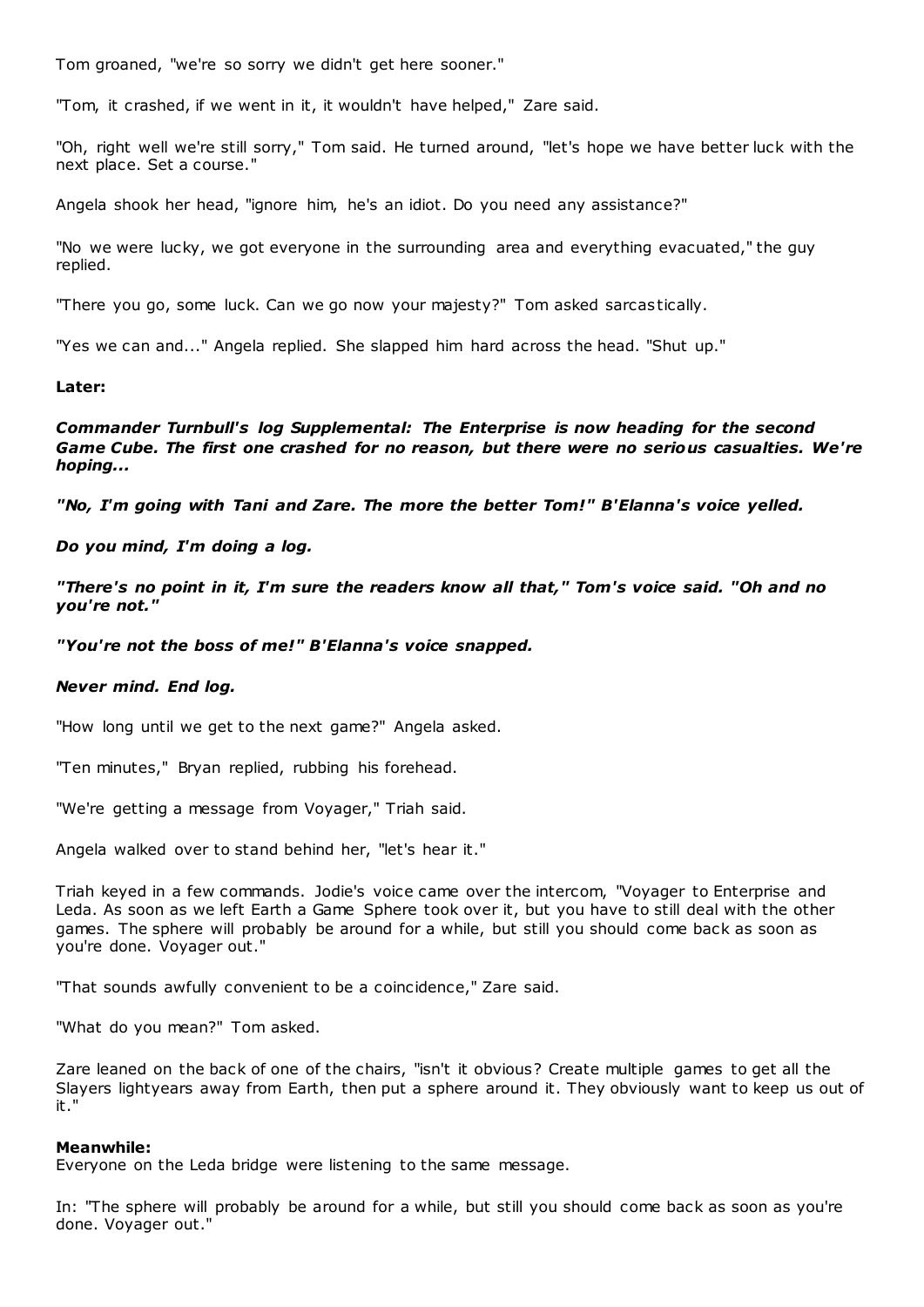"Wow, the Softmicron really have it in for us, don't they?" Harry muttered.

"Well, James'll just have to be quick in that game and we can head back to Earth," Naomi said, glancing behind her. "Think you're up to it."

"Correct me if I'm wrong, but shouldn't a Chosen do the sphere and other Slayers do the cubes? We have Emma and um Harry to go to that planet," James said.

"We're nowhere near Earth though," Harry said.

"I'll take a shuttle, it's fine," James said.

Emma glanced over at him, "if Jessie and co didn't go to Earth, would you be in so much of a hurry to get back?"

"Yes I would actually," James replied, not looking happy. "Why does everyone always assume that's all I care about?"

Emma pouted, "I'm sorry, just asking."

"There, that's why everyone takes you seriously nowadays," Harry pointed out.

"Here's a thought, the game will be over quicker and stuff if there's three of you instead of one or two," Lee said. "Why don't you all go?"

"Good idea," Harry said.

"Ooh yey, this should be fun," Emma said.

Noah's station started to beep, he turned his chair around to face it.

"That'll be the game, let's go," Harry said, rushing for the turbolift. James and Emma followed him, not so fast.

"Oooh er, my bad," Noah muttered.

All three stopped just as they got to the lift. "For god's sake, what is it?" Harry asked.

"It must have landed before we got here, cos this is a hail," Noah replied.

"You two go, they might just be wondering why we're here," Harry said.

Emma and James stepped into the turbolift. "Why don't we just leave him behind?" James said.

"Yeah, sounds good," Emma said just as the doors closed.

Harry glanced back, "traitors." He turned back just as somebody appeared on the screen. "I'm Lieutenant Kim of the Starship Leda. Can I help you?"

"We sent out a distress call, I assumed you got it," the guy replied.

"No, but yes we already knew about the game," Harry said.

"Uh huh, well thank you for coming," the guy said.

"It's ok, we're beaming two Slayers down in a moment," Harry said.

The guy looked confused, "Slayers? What we need is medical supplies."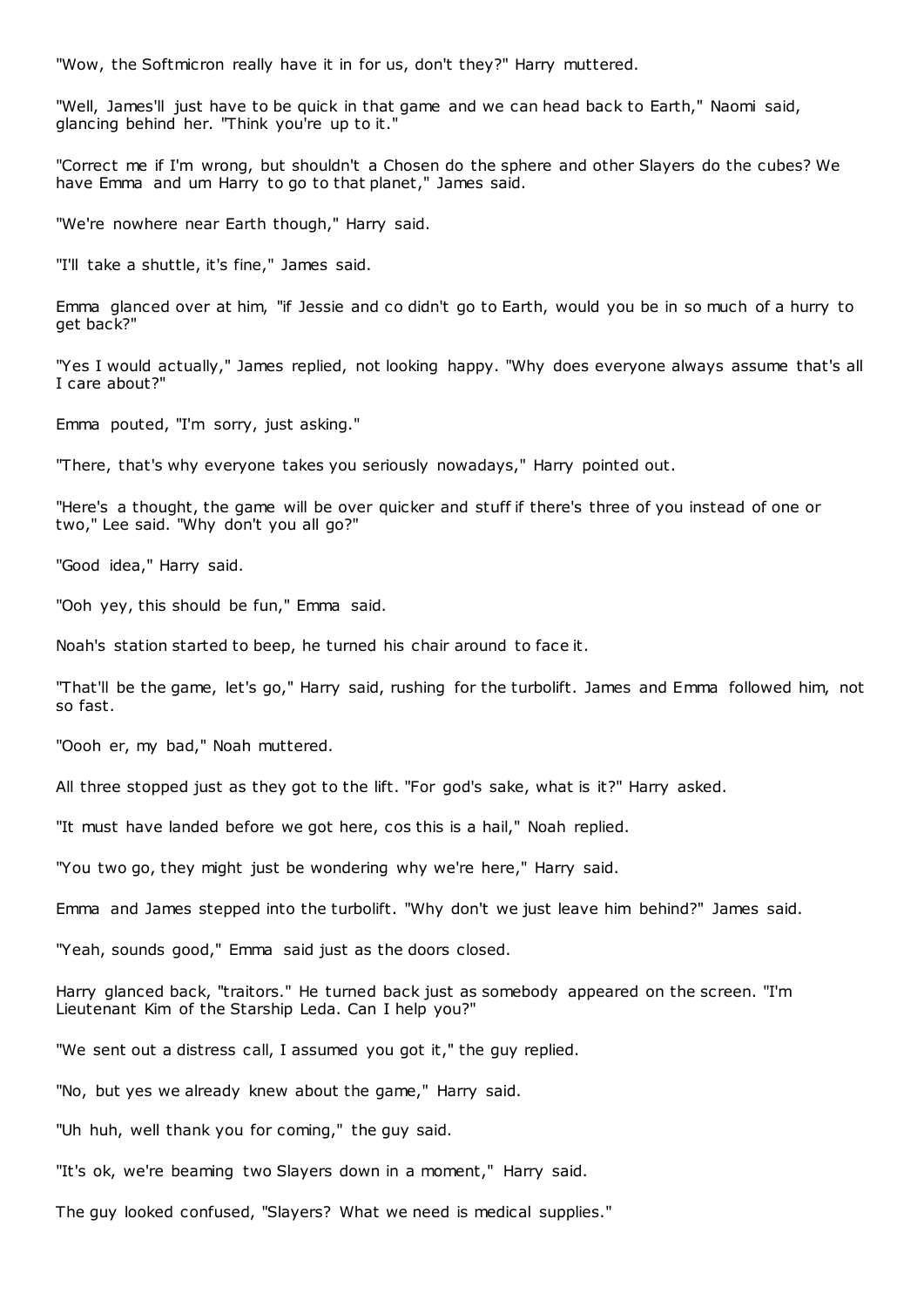Harry's face fell, "oh, you mean the game's already been?"

"Been and gone. It left straight away," the guy replied.

Harry groaned, "oh great, not again." He turned to Noah, "can you transport some supplies down, get Nikki to help you."

Noah nodded, "no problem." He got up and headed for the turbolift.

"Thank you Lieutenant," the guy said. The screen went off.

"Why do I get the feeling that we've been had?" Harry asked. Everyone glanced at him.

"Probably cos we have. Both games we go to crash before we get there, game sphere takes over Earth, even an idiot can see that," Naomi said.

"Thanks for proving that, Naomi," Harry muttered.

Naomi pouted, "hey."

"What do we do then?" Lee asked.

Harry sighed, "well we've got nothing to do here once we've delivered supplies. Once that's done we'll head to Earth."

## **The Enterprise:**

"I've sent the message to Voyager," Triah said.

"Good," Tom sighed, pacing the room slightly. "I can't believe this, two games crash in a row. Can't have been an accident."

"They just wanted us out of the way," Zare said.

"Well it doesn't matter. We'll get back to Earth, beam all the Slayers in at once and you guys show them how it's done," Tom said.

Zare smiled glancing over at Tani, "gladly."

"Am I included?" she asked.

"You're only a Trained, not a good idea," Tom said, glancing at B'Elanna. She rolled her eyes.

"What about the Leda? James and Emma are there, we could use them for the all Slayers plan," Faye said.

"I've sent a message to them too, they would have got the sphere message too remember. I just told them to meet us at the meeting place asap," Triah said.

"Why don't we just meet at Earth?" Tani asked.

"This planet needs our help, we should just drop off Ylara and Zare and come back," Tom replied.

"Hang on. You're picking that bitch over me?" Tani questioned, folding her arms.

"You're a Trained, she's a Chosen," Tom nervously said.

"Yes she's a Chosen, only because she killed one. And she knows nothing about Games, I grew up fighting in them," Tani grumbled.